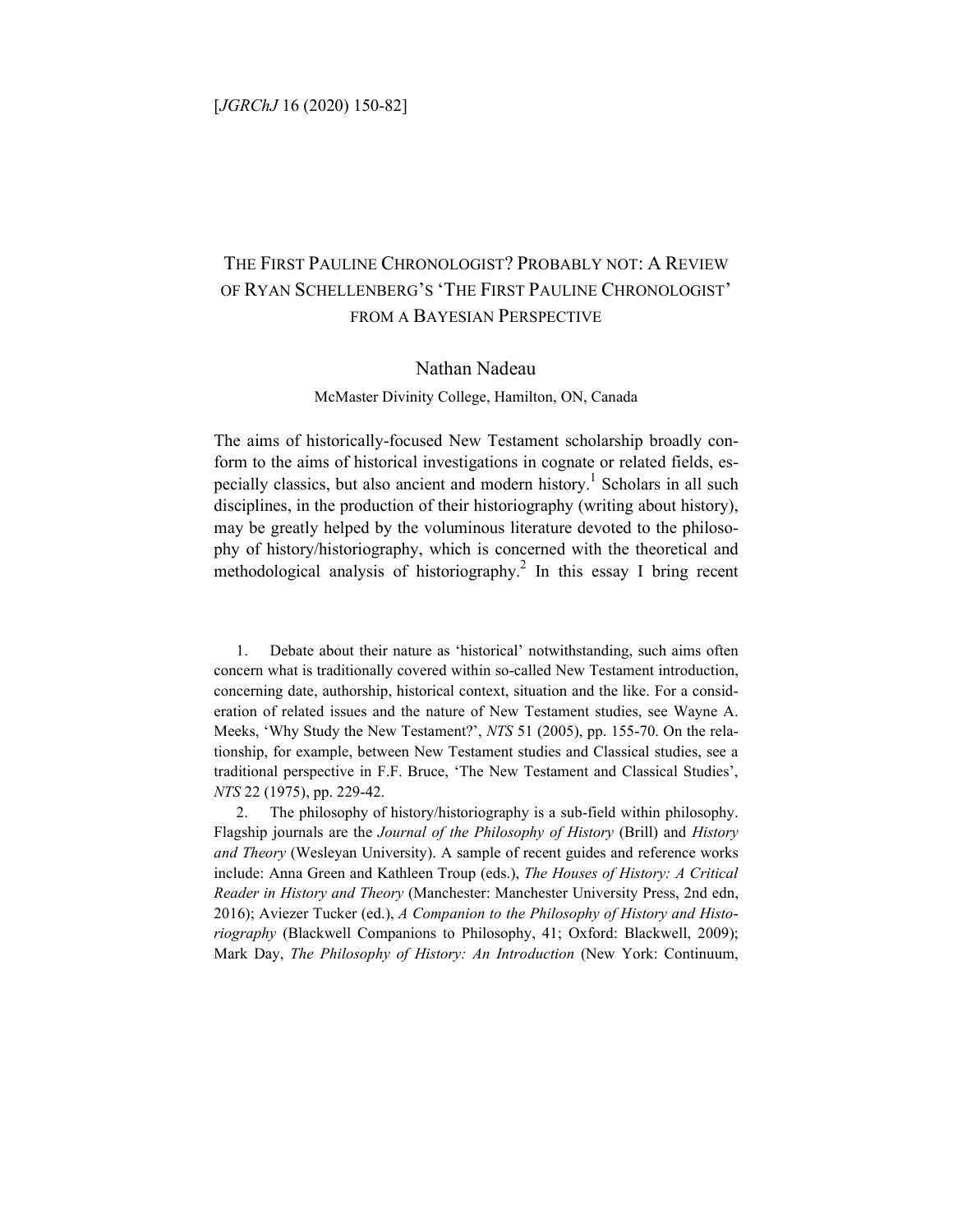discussion in the field of the philosophy of history, concerning historical epistemology, to bear in a critical review of Ryan Schellenberg's 2015 *JBL* article 'The First Pauline Chronologist?'. Specifically, I consider the article from the perspective of Bayesian epistemology.<sup>3</sup> Schellenberg's article is selected for its presentation of what may be seen as a historiographical analysis of a hotly debated area of research within New Testament studies: the historical Paul and Paul in Acts.<sup>4</sup> While the bulk of the article focuses on Schellenberg's work, one aim of the present study is also to demonstrate the utility of Bayesian epistemology for historical reasoning in New Testament studies. Thus, the initial section takes sufficient space to introduce what will be a new framework to many readers.

I first introduce and defend Bayes's Theorem as a conceptual framework for good historiographic reasoning and as a description for what Schellenberg is doing in his essay. After articulating a procedure for the use of Bayesian reasoning in the present analysis, I recast and critique Schellenberg's essay through a Bayesian framework.<sup>5</sup> It is shown that, while making

2008); Nancy Partner and Sarah Foot (eds.), *The SAGE Handbook of Historical Theory* (London: SAGE, 2013).

3. See Ryan Schellenberg, 'The First Pauline Chronologist? Paul's Itinerary in the Letters and Acts', *JBL* 134 (2015), pp. 193-213. By 'historical epistemology', I mean reasoning about historical evidence, and about the generation of plausible historical hypotheses in light of that evidence and other knowledge. In introducing Bayesian epistemology then, I conceive of Bayes's Theorem as offering a tool with which to reason about historical hypotheses, but not a historical method per se, as it might work synergistically with historical methods (such as literary, linguistic, social-scientific or other methods).

4. This discussion reaches back at least to Baur and the Tübingen school (moving forward through the well-known Knox-Vielhauer bifurcation of Paul's chronology [Knox] and theology [Vielhauer]), but probably to the Christian philosopher William Paley before him, in his *Horae Paulinae*. See W. Ward Gasque, *A History of the Interpretation of the Acts of the Apostles* (Eugene, OR: Wipf & Stock, rev edn, 2000), pp. 17-20; cf. Thomas E. Phillips, *Paul, His Letters, and Acts* (Library of Pauline Studies; Peabody, MA: Hendrickson, 2009), pp. 30-49; Stanley E. Porter, *Paul in Acts* (repr., Peabody, MA: Hendrickson, 2008), pp. 187-206.

5. I note here that recasting the article along a Bayesian framework is integral to what I am proposing in this study, and that such a conceptualization makes the logic of historiographic inference explicit, thereby exposing strengths and weaknesses in a systematic and explicit way (defended and demonstrated below).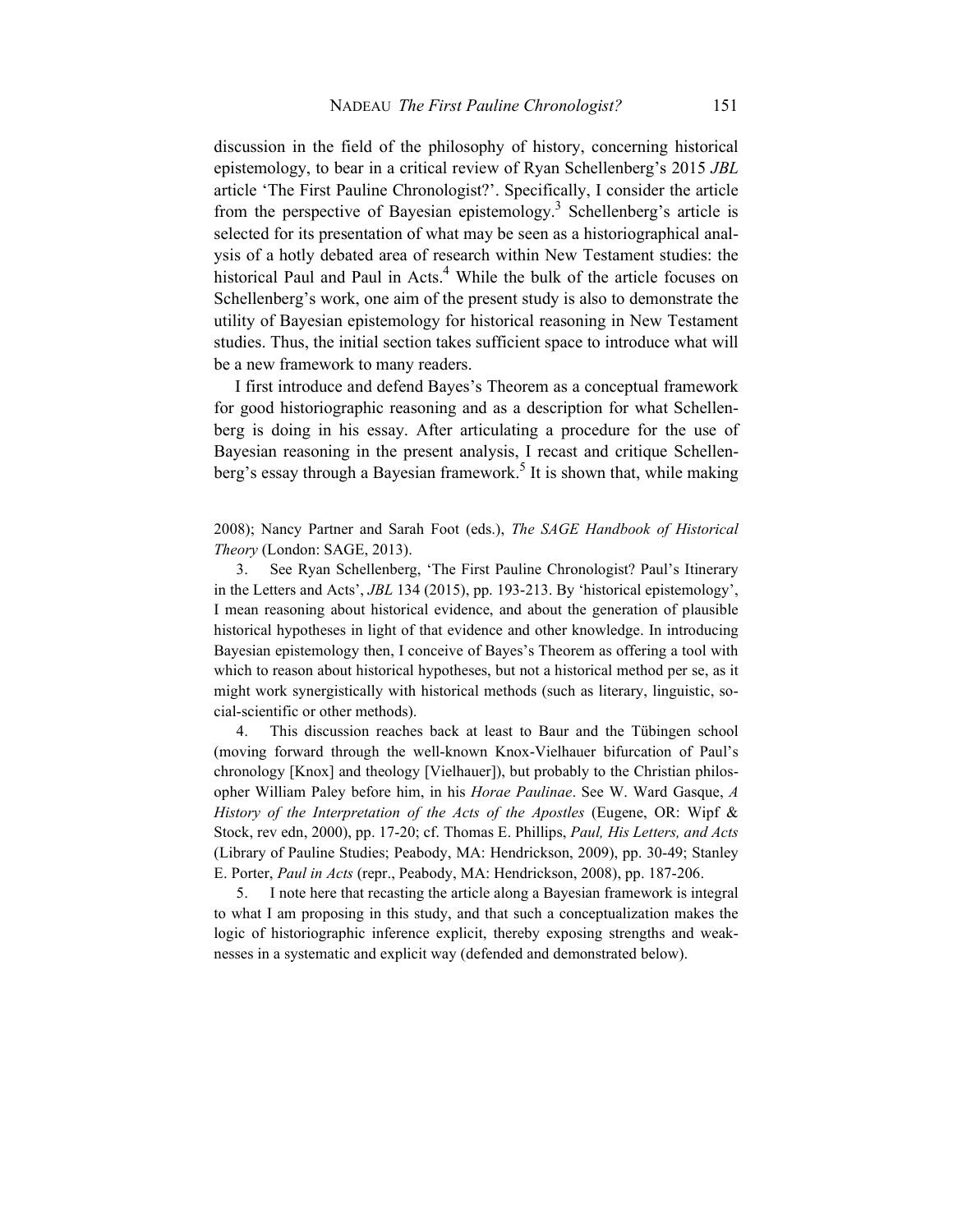an important contribution, Schellenberg's presentation of the dependency hypothesis does not achieve high plausibility. Also, the relative plausibility of alternate hypotheses is briefly reconsidered.

## *1. The Philosophy of History and Historical Epistemology: Bayesian Considerations*<sup>6</sup>

The field devoted to the philosophy of history is substantial and theoretically complex, and its relevance for biblical studies is being recognized by a growing number of biblical scholars.<sup>7</sup> In light of its complexity, my effort in this section is modest and focused: to demonstrate that a Bayesian approach to historical epistemology is particularly well suited for describing and analyzing reasoning that seeks to promote plausible historiographic hypotheses based on evidence, of which Schellenberg's essay is a good example.

Bayes's Theorem is a mathematical theorem used in such diverse fields as statistics, astronomy, cognitive psychology, legal theory and historiography.<sup>8</sup> This section introduces the theorem's utility for the present analysis, representing the formula in a qualitative fashion, then demonstrating its warrant and precedence for use in historiography, considering also what it cannot do for such investigations.

6. Thanks are due to Lydia McGrew for a number of helpful comments regarding Bayes's Theorem itself. My particular decisions or conclusions do not necessarily reflect her views.

7. As an example, and for a survey of issues, see especially Beth M. Sheppard, *The Craft of History and the Study of the New Testament* (SBLRBS, 60; Atlanta: SBL, 2012). For a recent example in practice, see Karl L. Armstrong, *Dating Acts in its Jewish and Greco-Roman Contexts* (LNTS, 637; London: T. & T. Clark, 2021).

8. For a readable introduction to its history and use, see Sharon Bertsch Mcgrayne, *The Theory That Would Not Die: How Bayes' Rule Cracked the Enigma Code, Hunted Down Russian Submarines, and Emerged Triumphant from Two Centuries of Controversy* (New Haven: Yale University Press, 2011). For a more technical collection of essays, see Richard Swinburne (ed.), *Bayes's Theorem* (Proceedings of the British Academy, 113; Oxford: Oxford University Press, 2002).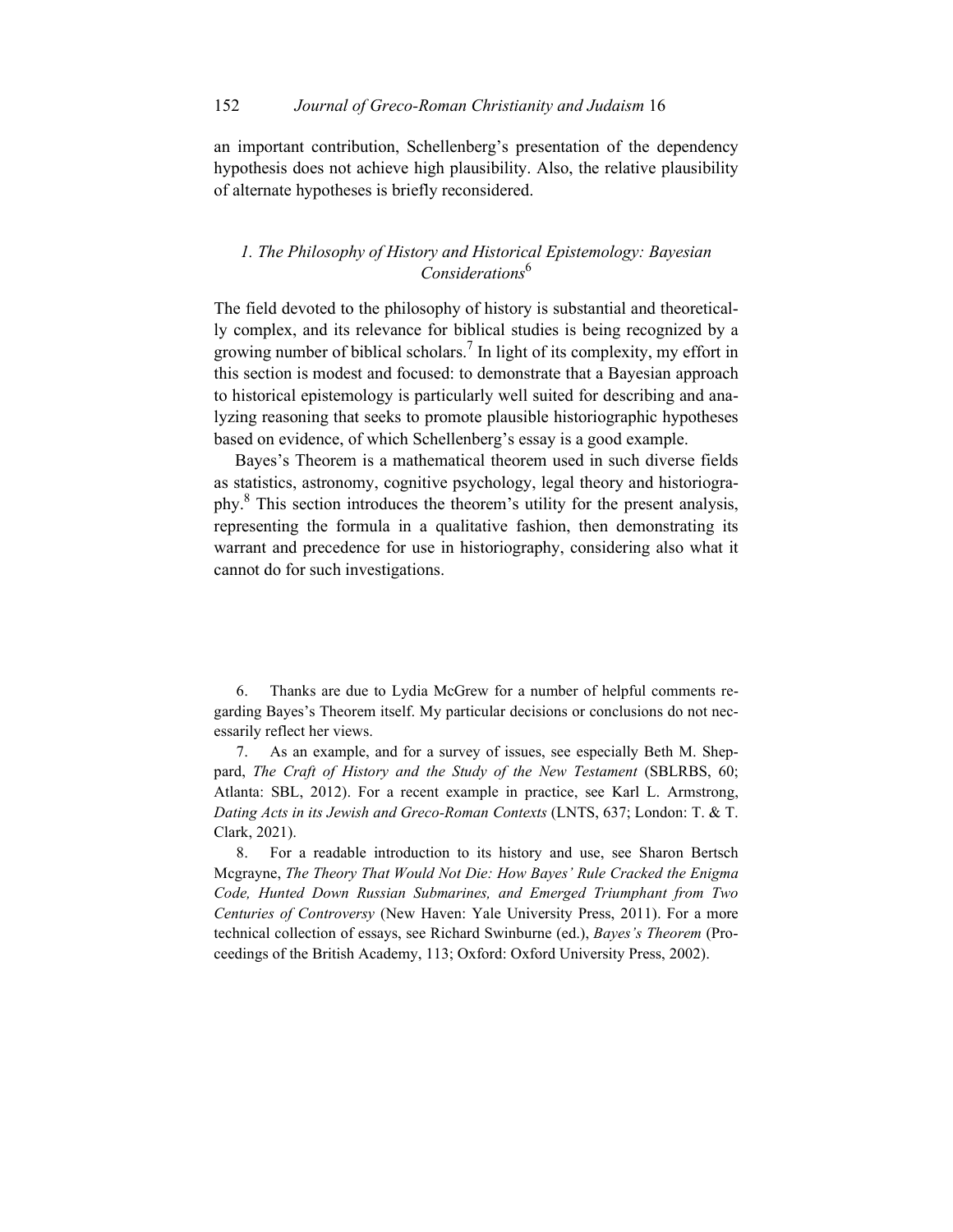*Bayes's Theorem and its Warrant and Precedence for Historical Reasoning*  Bayes's Theorem, named for Thomas Bayes (the eighteenth-century English clergyman first to formulate a basic iteration of its logic) is formally a theorem (and family of theorems) of probability calculus, yet it is also an *episte*mological framework for logical confirmation.<sup>9</sup> '[T]he Bayesian approach', writes Horwich, 'rests upon the fundamental principle: That the degrees of belief of an ideally rational person conform to the mathematical principles of probability theory'.<sup>10</sup> A basic example of the conformity between probability and degree of belief would be as follows: the probability of belief (P) in a given hypothesis (H), *plus* the probability of its *negation* (–H), is equal to one, or  $P(H) + P(-H) = 1<sup>11</sup>$  In other words, the sum of the probability of an exhaustive set of hypotheses is equal to 1. Bayes's Theorem is formally more complex than this, but the logic is just as simple to grasp.

As a mathematical formula, Bayes's Theorem can be represented as fol $lows:$ <sup>12</sup>

 $P(H|E\&B) = [P(E|H\&B) \times P(H|B)]/P(E|B)$ 

From left to right, written *qualitatively*, the formula states the following

- $P(H|E&B)$ : the probability (P) of a hypothesis (H), given (|) specific evidence (E) and background knowledge (B), is called the *posterior probability*, and is the goal of the exercise. It is equal to
- $P(E|H&B)$ : the probability of the evidence given the hypothesis and background knowledge—referred to as the 'predictive power' of the hypothesis—multiplied by P(H|B)—the probability of the hypothesis given the background knowledge

9. On Bayesian confirmation theory and epistemology, see 'Bayesian Epistemology', William Talbott, *Stanford Encyclopedia of Philosophy*, https://plato. stanford.edu/entries/epistemology-bayesian/.

10. Paul Horwich, *Probability and Evidence* (Cambridge: Cambridge University Press, 1982), p. 11.

11. Horwich, *Probability*, p. 11.

12. This specific notation is taken from Aviezer Tucker, *Our Knowledge of the Past: A Philosophy of Historiography* (Cambridge: Cambridge University Press, 2004), p. 96. This is a standard formulation of the theorem.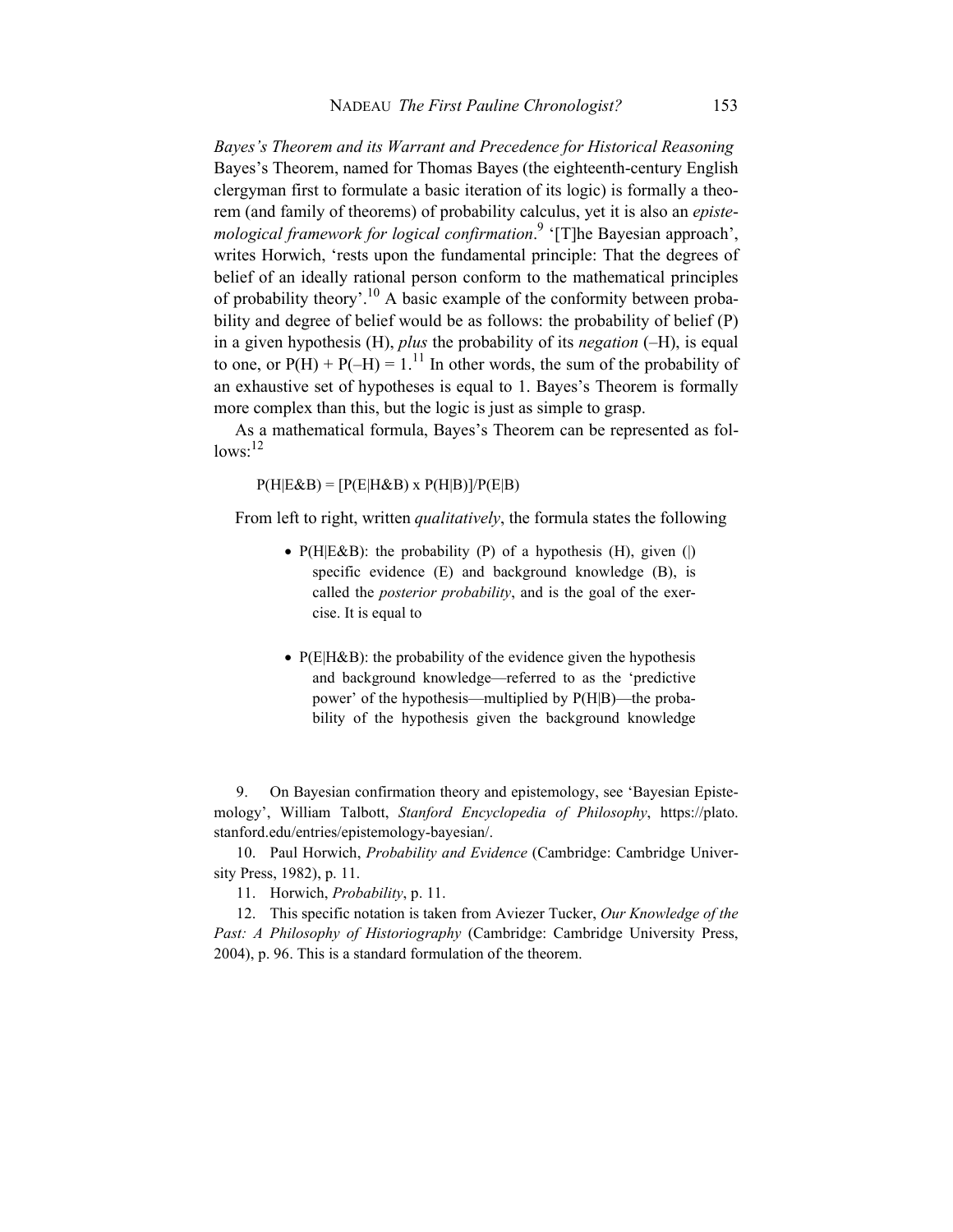*alone*, referred to as the 'prior probability' of the hypothesis. These two factors being divided by

 P(E|B): the probability of the *evidence* given the background knowledge alone, referred to as the 'expectancy' of the evidence.<sup>13</sup>

The formula offers a complete and explicit logic for testing a given hypothesis against some specific evidence, and in light of background knowledge. As stated above and demonstrated below, I suggest that this represents a tool for historical epistemology that is superior to other available tools.<sup>14</sup> Yet, while it is noncontroversial that such a formula works mathematically (and thus with precise numerical inputs and statistical data), its utility for the present analysis requires further demonstration. To do this, I first consider five telling features of the *logic* of the formula that do not depend upon mathematical representations.

13. See Tucker, *Our Knowledge*, pp. 96-98 for a fuller description with various examples for each component. Cf. Christoph Heilig, 'Methodological Considerations for the Search of Counter-Imperial "Echoes" in Pauline Literature', in John Anthony Dunne and Dan Batovici (eds.), *Reactions to Empire: Sacred Texts in their Socio-Political Contexts* (WUNT 2.372; Tübingen: Mohr Siebeck, 2014), pp. 73-92 (80-82); In using 'predictive power', I follow Richard Swinburne, 'Introduction', in Richard Swinburne (ed.), *Bayes's Theorem* (Proceedings of the British Academy, 113; Oxford: Oxford University Press, 2002), pp. 1-20 (10).

14. Such as the positivist Deductive-Nomological model of Carl Hempel, famous in the so-called covering-law model of scientific historiography. See Carl G. Hempel, 'The Function of General Laws in History', *Journal of Philosophy* 39 (1942), pp. 35-48. See abductive approaches, or other similar approaches: C. Behan McCullagh, *The Logic of History: Putting Postmodernism in Perspective* (New York: Routledge, 2004); cf. Michael R. Licona, *The Resurrection of Jesus: A New Historiographical Approach* (Downers Grove, IL: IVP Academic, 2010), pp. 107- 30. Regarding the methodology of N.T. Wright, see Theresa Heilig and Christoph Heilig, 'Historical Methodology', in Christoph Heilig *et al*. (eds.), *God and the Faithfulness of Paul: A Critical Examination of the Pauline Theology of N.T. Wright* (Philadelphia: Fortress Press, 2014), pp. 115-50. The Bayesian model is superior to merely abductive models as it either uses abductive insights in a compatibilist fashion (see below) or defends their articulation from the theorem itself.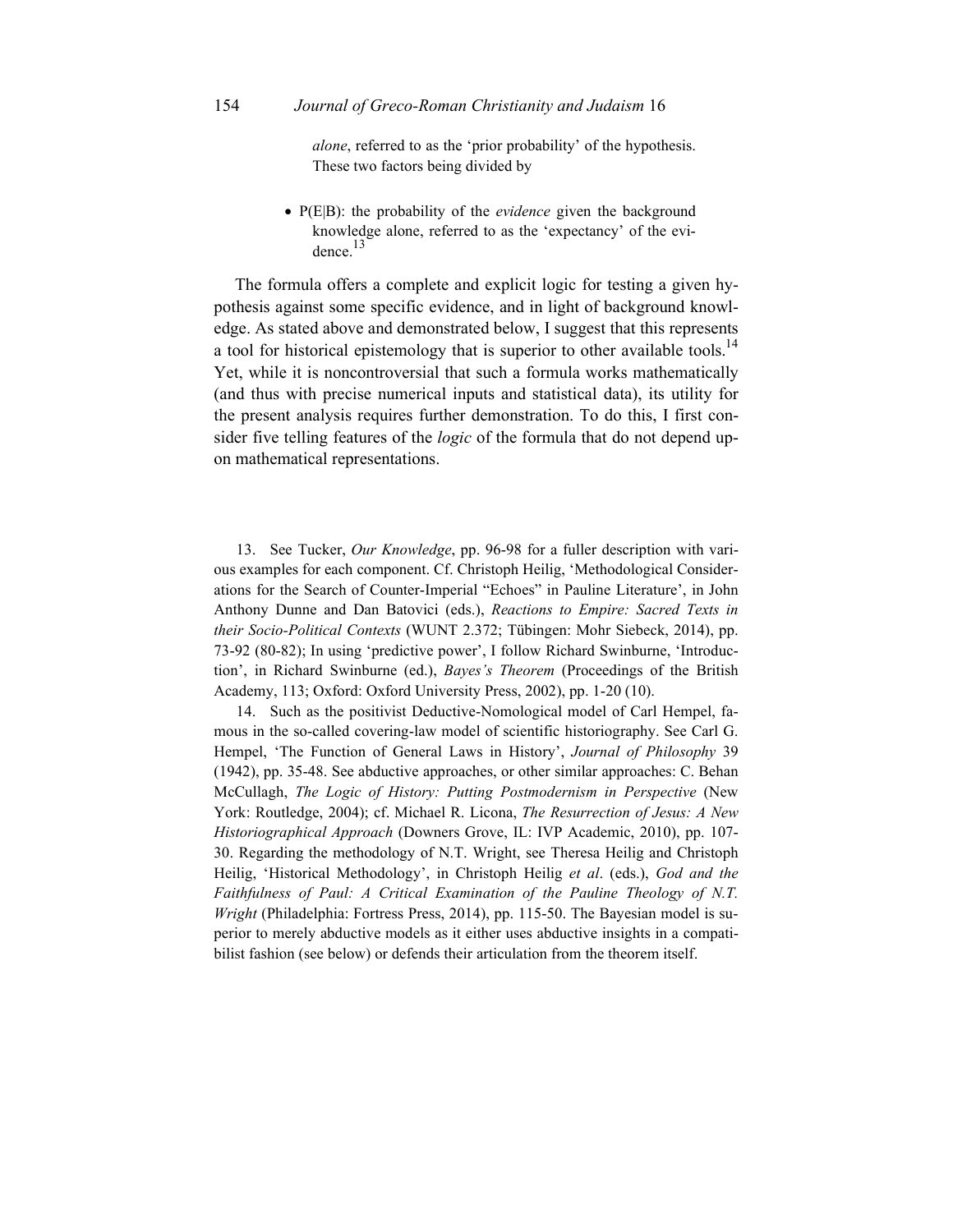(1) The whole Bayesian framework structures a process of reasoning which reasons from effect to cause (which fits with the constraints of historical disciplines); (2) disambiguating and clearly articulating the differences between a hypothesis, evidence being explained and background knowledge has a determinative effect on the end-result concerning the likelihood of the hypothesis; (3) such a formula can logically systematize these elements and may thus provide a reliable, rational justification of outcomes; (4) for nonstatistical usages, it seems apparent that the logic requires subjective inputs for prior probability, predictive power and expectancy;<sup>15</sup> and (5) because the *overall* expectancy of the evidence is considered, the logic of the formula builds in hypothesis competition.<sup>16</sup>

These considerations are suggestive of the utility of even a qualitative representation of the Bayesian framework for historical reasoning. This is not to say that such reasoning is invalid if it does not utilize the Bayesian framework, but rather that such a framework makes what is otherwise a private exercise explicit, systematic, coherent and thus logical and rational (even if subjectively so). The Bayesian framework, however, does not just have a methodological or procedural utility, it also has theoretical warrant for good historiography, which I now briefly consider.

Historians do not access the past, but rather access present evidence which is about the past (in some sense), and which is itself the object of historiographic explanation.<sup>17</sup> Strictly speaking, historiography is thus not an

15. Note that there are subjectivist and objectivist views of Bayes's Theorem. See Swinburne, 'Introduction', pp. 10-12; cf. Heilig and Heilig, 'Historical Methodology', p. 129 n. 67. Here, I take a subjectivist view. For the classic defense of subjectivist Bayesian confirmation, see Colin Howson and Peter Urbach, *Scientific Reasoning: The Bayesian Approach* (Chicago: Open Court, 3rd edn, 2006).

16. This is less apparent and more technical. See Tucker, *Our Knowledge*, p. 97. Expectancy,  $P(E|B)$ , can be extrapolated out as  $P(E|B) = [P(E|H\&B) \times P(H|B)]$  $+$  [P(E|–H&B) x P(–H|B)]. This may seem complex, but it just means that expectancy implies consideration of *both* a hypothesis (H) and its negation (–H).

17. Tucker, *Our Knowledge*, pp. 17, 93; Stanley E. Porter, 'The Witness of Extra-Gospel Literary Sources to the Infancy Narratives of the Synoptic Gospels', in Bernardo Estrada *et al*. (eds.), *The Gospels: History and Christology. The Search of Joseph Ratzinger-Benedict XVI/ I Vangeli: Storia e Cristologia. La ricerca di Joseph Ratzinger-Benedetto XVI* (2 vols.; Rome: Libreria Editrice Vaticana, 2013), I, pp. 419-65 (431-32).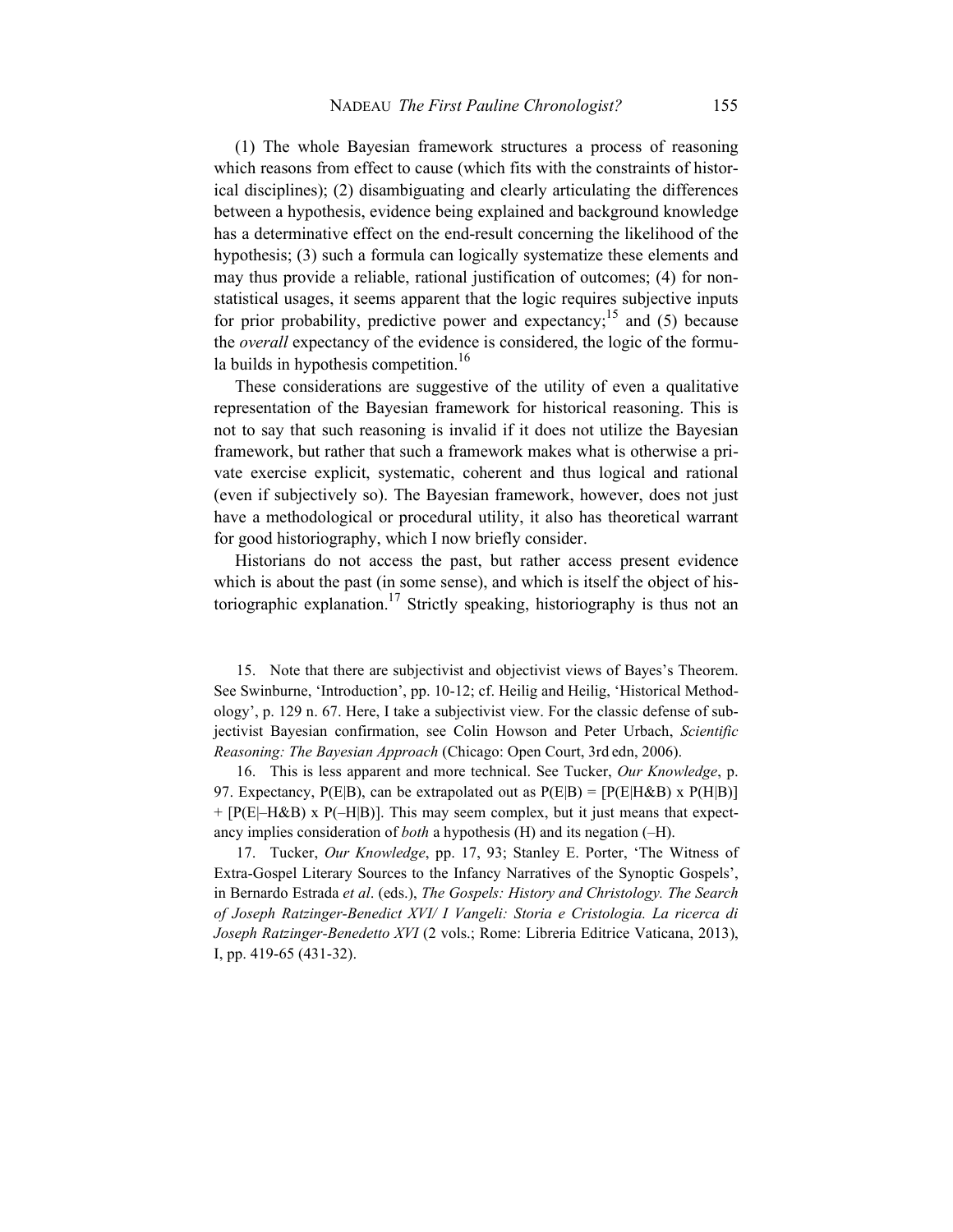empirically objective enterprise, and historiographical *explanations* are therefore subjective *inferences about evidence*. Yet historical knowledge is not radically subjective or fictional: there are evidentiary constraints placed upon interpretation that restrict the interpretation of independent historians to some degree in various contexts.<sup>18</sup> Because historiography is not certain, yet not fictional, it is best conceptualized as being *probabilistic*. <sup>19</sup> This is tacitly agreed upon by all New Testament scholars who appeal to a cline of probability when making historiographic judgements (i.e. if a conclusion is more-or-less likely).<sup>20</sup>

If the reasoning between a historiographic hypothesis, evidence and accepted background knowledge is probabilistic, then based on the above, I propose that Bayesian reasoning offers a systematic and reliable logic of probabilistic inference. Historical truth in this technical sense refers to probable belief in context.<sup>21</sup> Precedence for the use of Bayesian reasoning in historiography can also be demonstrated.

Bayes's Theorem as applied to historical questions and presented in historiography is well-established across multiple fields in the academic literature: it has been practically applied as an overall framework to historical

18. These constraints still require interpretation, and are linguistic, material/ geographical or may result from a complex set of shared beliefs, assumptions and accepted evidences. One suggestive example would be that professional historians of every stripe agree that holocaust denial is disallowed by the evidence. See Richard J. Evans, *In Defense of History* (New York: W.W. Norton, 2000), p. 106 and n. 44. Though it is not clear that they all agree on what precisely constrains interpretation; it could be moral intuition, documentary evidence or both.

19. Aviezer Tucker, 'The Reverend Bayes vs. Jesus Christ', *HistTh* 55 (2016), pp. 129-40 (129).

20. See Licona's listing of qualitative probability scales by biblical scholars in Licona, *Resurrection*, pp. 120-25. See Richard I. Pervo, 'Acts in the Suburbs of the Apologists', in Thomas E. Phillips (ed.), *Contemporary Studies in Acts* (Macon, GA: Mercer University Press, 2009), pp. 31-34 for a very clear example of considerations about the probabilistic nature of hypotheses that could also be articulated with Bayesian logic.

21. For a fuller reflection to this end, see Aviezer Tucker, 'Historical Truth', in Vittorio Hösle (ed.), *Forms of Truth and the Unity of Knowledge* (Notre Dame: Notre Dame University Press, 2014), pp. 232-59.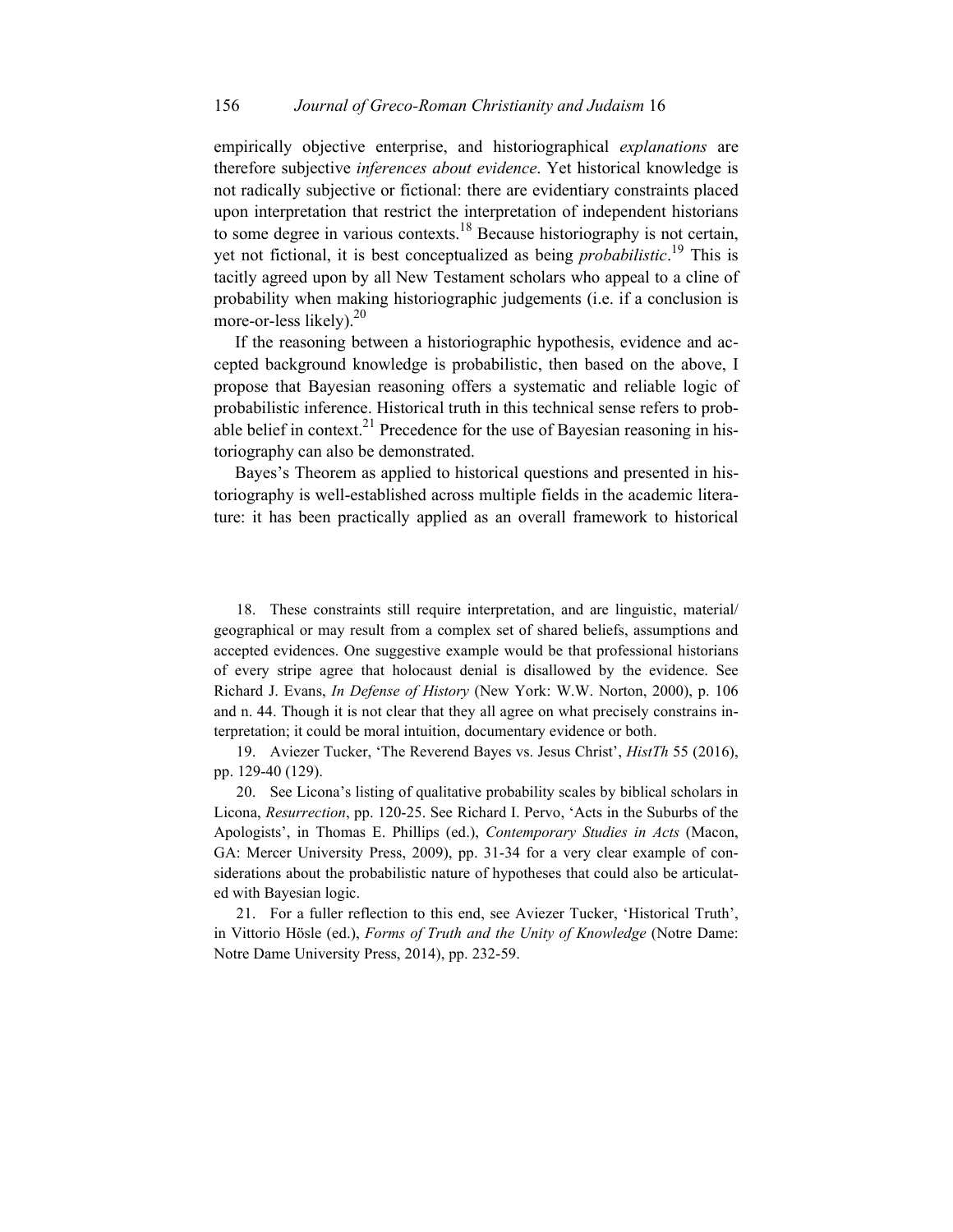questions in the work of analytic philosophers,  $^{22}$  its methodological utility has been defended by philosophers of history,  $2<sup>3</sup>$  and, more germane to the present study, it has been applied to historical investigations in both Old Testament studies and New Testament studies by biblical scholars or ancient historians.<sup>24</sup>

 Concerns may yet persist regarding what is seen to be the application of a mathematical probability theorem to historical questions in New Testament studies. A disclaimer is thus warranted for what Bayes's Theorem *cannot* do for such investigations: Bayes's Theorem cannot objectively prove or disprove historiographic hypotheses, nor should its quantitative nature be seen to lend it a greater veneer of objectivity over qualitative

22. For examples, see John Earman, *Hume's Abject Failure: The Argument against Miracles* (Oxford: Oxford University Press, 2000); Richard Swinburne, *The Resurrection of God Incarnate* (Oxford: Oxford University Press, 2003); Timothy J. McGrew and Lydia McGrew, 'The Argument from Miracles: A Cumulative Case for the Resurrection of Jesus of Nazareth', in William Lane Craig and J.P. Moreland (eds.), *The Blackwell Companion to Natural Theology* (Blackwell Companions to Philosophy; Malden, MA: Wiley-Blackwell, 2012), pp. 593-662.

23. See especially Tucker, *Our Knowledge*, pp. 92-140. Cf. Day, *Philosophy of History*, pp. 31-49; Mark Day and Gregory Radick, 'Historiographic Evidence and Confirmation', in Aviezer Tucker (ed.), *A Companion to the Philosophy of History and Historiography* (Blackwell Companions to Philosophy, 41; Oxford: Blackwell, 2009), pp. 85-97; John H. Zammito, 'Post-Positivist Realism: Regrounding Representation', in Nancy Partner and Sarah Foot (eds.), *The SAGE Handbook of Historical Theory* (London: SAGE, 2013), pp. 401-23.

24. For an example from Old Testament studies, see Efraim Wallach, 'Bayesian Representation of a Prolonged Archaeological Debate', *Synthese* 195 (2018), pp. 401-31. For an example from New Testament studies, see Christoph Heilig, *Paul's Triumph: Reassessing 2 Corinthians 2:14 in its Literary and Historical Context* (BTS, 27; Leuven: Peeters, 2017); Heilig, 'Considerations'; Heilig and Heilig, 'Historical Methodology', pp. 115-50; Nevin Climenhaga, 'Papias's Prologue and the Probability of Parallels', *JBL* 139 (2020), pp. 591-96; Richard Carrier, *On the Historicity of Jesus: Why We Might have Reason for Doubt* (Sheffield: Sheffield Phoenix Press, 2014); *Idem*, *Proving History: Bayes's Theorem and the Quest for the Historical Jesus* (Amherst, NY: Prometheus, 2012). Carrier's treatments offer the fullest application of the theorem and are thus commendable (and in this sense perhaps undervalued) projects. However, they are not without critique from a methodological perspective. See Tucker's review, 'Reverend Bayes', pp. 129-40.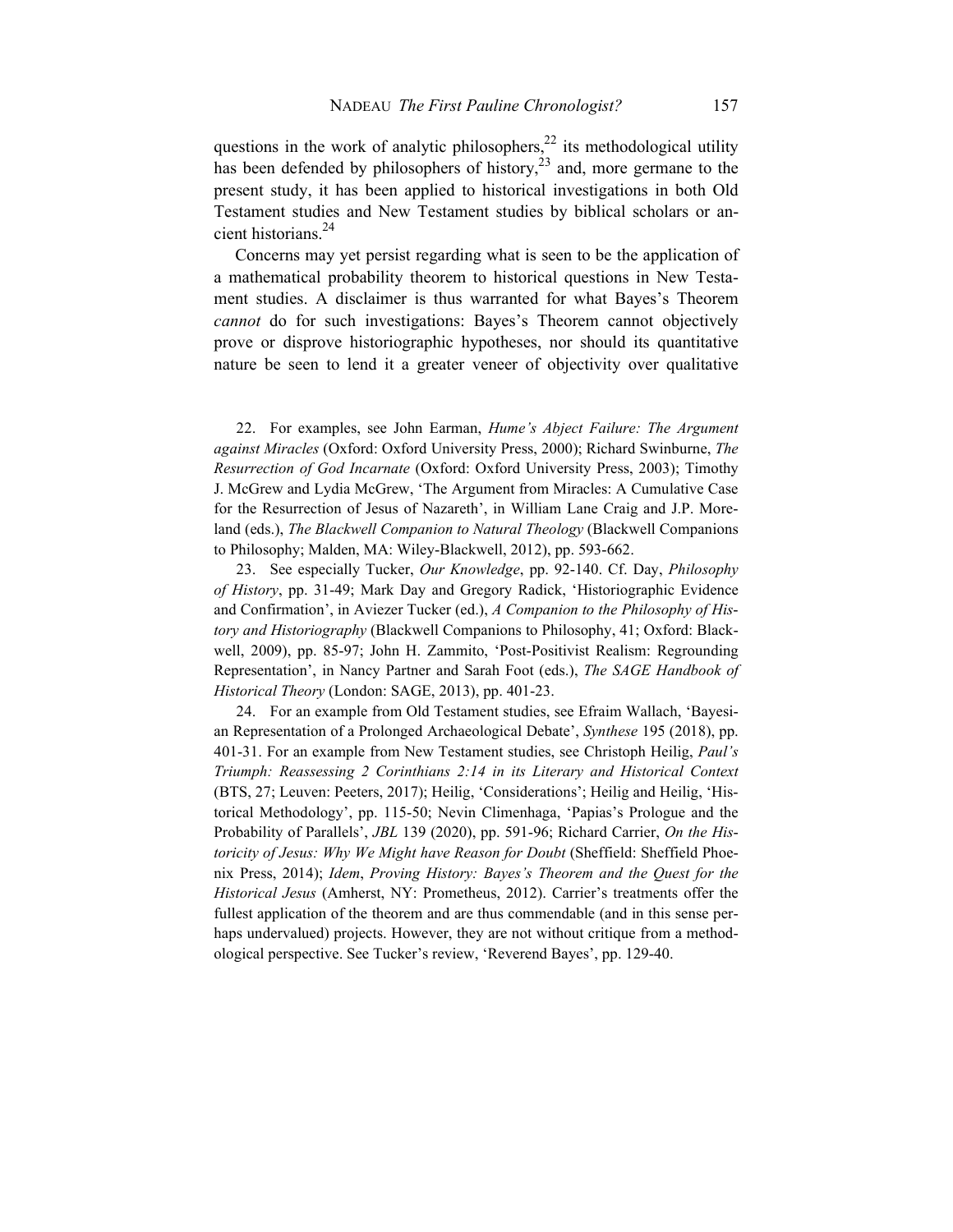#### 158 *Journal of Greco-Roman Christianity and Judaism* 16

formulations, and in general, subjective reasoning. Furthermore, the theorem *itself* does not do anything, but is subject to selective inputs made on the basis of other methods and knowledge, and is thus subject to the garbage-in-garbage-out rule. It also does not determine how probable a hypothesis must be in order for it to be *believed*: acceptance depends on contexts and values, and varies depending upon perceived consequences. $^{25}$ 

In light of the above discussion, it is clear that if one accepts Bayesian logic as a reliable descriptive framework for good historiographic reasoning, it follows that it is a potentially useful framework for critiquing historiographic reasoning. I will now demonstrate how Bayes's Theorem can be set forth as a procedure of analysis for the present critique.

#### *2. Bayes and 'The First Pauline Chronologist?': A Procedure for Analysis*

It has been demonstrated that Bayes's Theorem can theoretically be presented as a logical framework for historical reasoning. I will here offer a general procedure for using the logic of Bayes's Theorem to critique historiographical hypotheses, and advocate that this logic be supplemented with key contributions from abductive reasoning in the form of 'explanatory virtues' (logical criteria for developing plausible hypotheses).26 Virtues such as *low disconfirmation*, *simplicity* (or low-ad-hocness), *explanatory scope* and *falsifiability* bring an explanatory coherence to Bayesian logic and aid in the development of an initially plausible hypothesis and in identifying what constitutes evidence and background knowledge. I consider and define these explanatory virtues in greater depth in the final analysis below. At this point it is important only to indicate that without such 'explanatory virtues', apparently plausible but counter-intuitive hypotheses may be internally

25. This highlights the importance of 'epistemic contextualism', that what we consider truth depends on context. For a discussion, see Tucker, 'Historical Truth', pp. 252-55. This also suggests that what one believes as true, or what one acts upon, does not necessarily correspond directly to what may or may not be shown to be probable.

26. This is not an idiosyncratic move, but is a known position within Bayesian confirmation. Here I am following Day, *Philosophy of History*, pp. 31-49, and Day and Radick, 'Historiographic Evidence', pp. 87-97.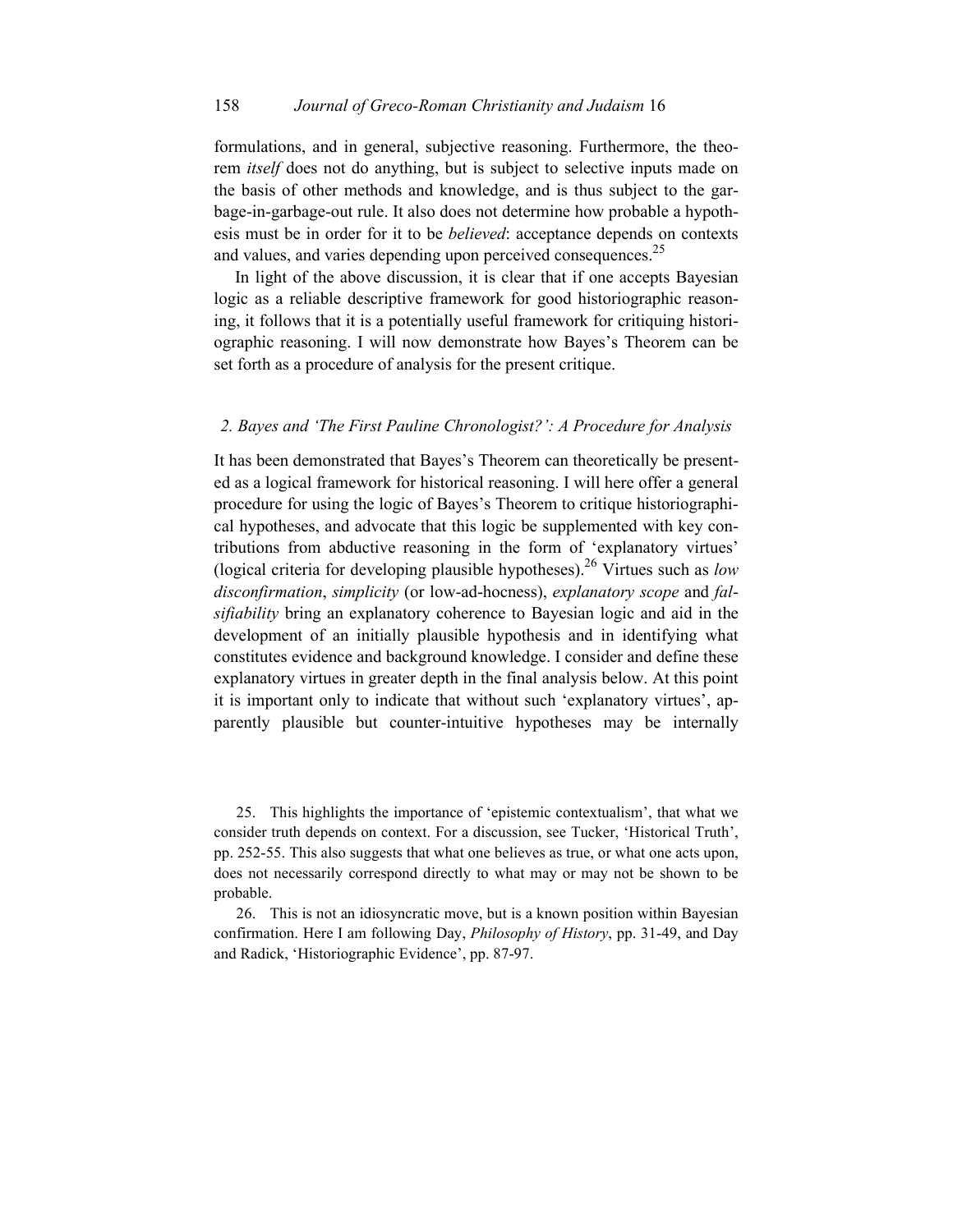confirmed on Bayes's Theorem.<sup>27</sup> This supplementation of Bayesian confirmation with abductive reasoning is called a 'compatibilist' approach.<sup>28</sup>

 My procedure is as follows: after showing that Bayesian logic describes what Schellenberg is doing in his essay, I will then summarize and represent his argument along the Bayesian framework presented above. I will then offer a critique of his argumentation on the basis of Bayesian logic and the explanatory virtues just introduced. In the final analysis, I will provide an assessment of the probability of his hypothesis.

#### *3. The First Pauline Chronologist? A Bayesian Analysis*

In this section I will first demonstrate that Bayesian reasoning describes what Schellenberg is doing. I will then very broadly categorize his hypothesis, evidence and relevant background knowledge in an effort to provide orientation for the summary. Finally, I will provide a more detailed summary and categorization of his essay.

#### *Does Bayesian Reasoning Describe what Schellenberg is Doing?*

When Schellenberg states that he 'propose<sup>[s]</sup> to test the hypothesis ... by examining its credibility as an explanation', and that proposed evidence may 'provide strong confirmation of the explanatory value to the hypothesis', he is shown to be presenting the relationship between his hypothesis

27. Bertrand Russell's 'five-minute hypothesis' is a good example: how does one know that the universe was not created five minutes ago with only an *appearance* of billions of years and false memories planted in our heads? The 'explanatory virtue' of a hypothesis not being *ad-hoc* is highly suggestive that the hypothesis is not plausible. See Day and Radick, 'Historiographic Evidence', p. 95.

28. It is important to note here that some proponents of Bayesian reasoning who are non-compatibilist in terms of its relationship to abductive reasoning would see such 'explanatory virtues' as reducible to, and derivative from, Bayesian logic itself. See Swinburne, 'Introduction', pp. 8-9. One example is that the logic of the theorem *itself* can model virtues such as confirmation and disconfirmation, where the predictive power is updated based on the way in which additional relevant evidence confirms or disconfirms the hypothesis. The import of such considerations on the *compatibilist* approach offered here is discussed below.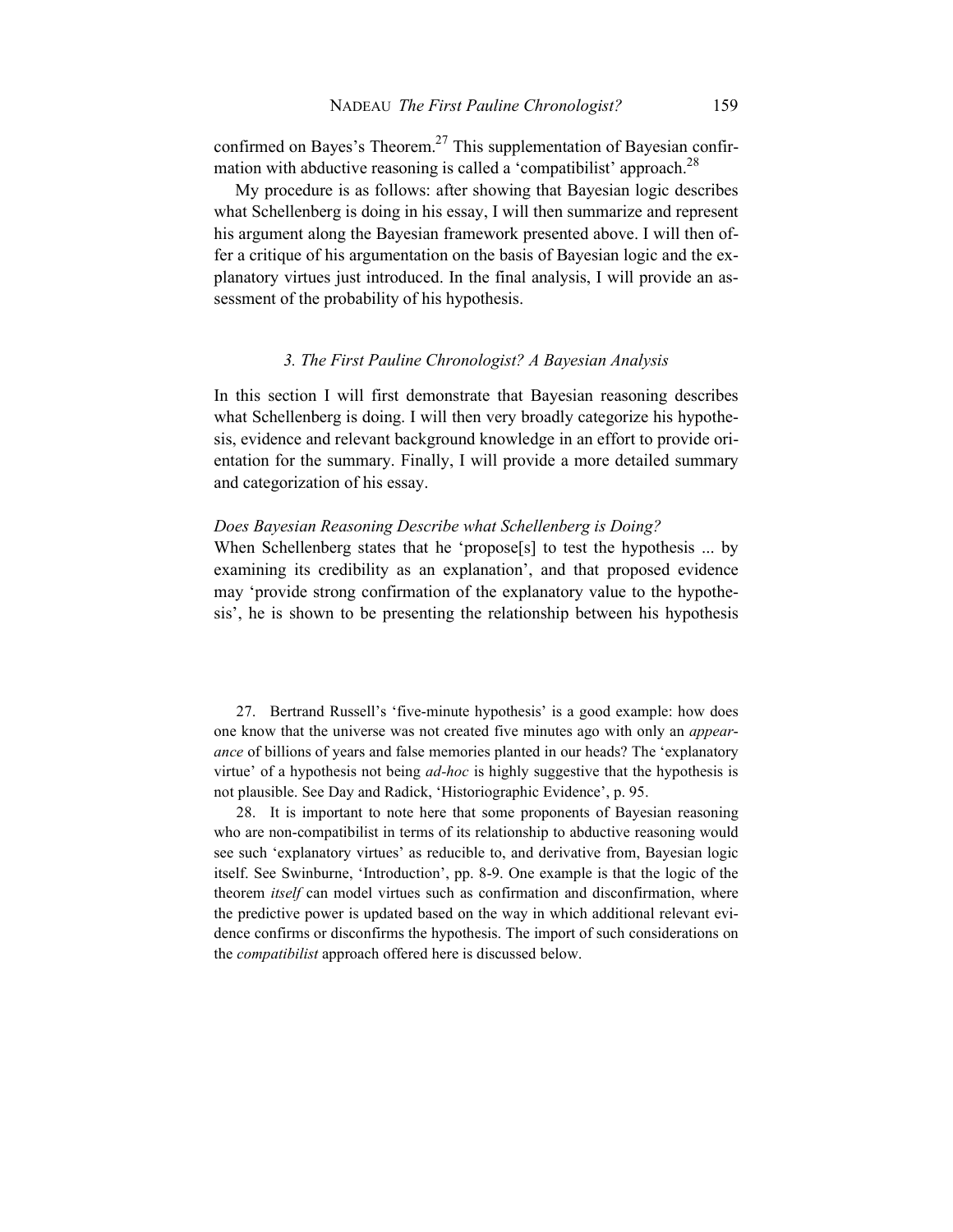and the evidence as one of plausible inference, which is in keeping with the goals of Bayesian logic.<sup>29</sup>

Additionally, when Schellenberg considers the question as to whether his explanation is 'preferable' to competing hypotheses, he is also reasoning in a way which accords with Bayesian logic.<sup>30</sup> When Tucker argues that 'Bayesian logic is the best explanation of the actual practices of historians', even when they are unaware, this is the kind of reasoning to which he refers.<sup>31</sup> Therefore, I propose that the following summary and recasting of Schellenberg's essay along a Bayesian framework is not only warranted, but vital for assessing his methodology.

## *Hypotheses, Evidence and Background Knowledge*

Schellenberg's initial hypothesis is rather straightforward: in his words, his proposal is 'to test the hypothesis of Luke's dependence on the Pauline corpus ... as an explanation for ... Paul's itinerary in Acts  $16-20$ <sup>32</sup>. In short, his hypothesis is that Luke is dependent on the Pauline corpus.

The evidence that his hypothesis is tested against (that which it is purported to explain) is Paul's itinerary in Acts  $16-20$ .<sup>33</sup> The logic presented for his testing of his hypothesis against this evidence is presented in the form of two questions: (1) 'to what extent can the itinerary of Acts 16–20 ... be explained as Luke's deduction from his reading of Paul's letters?' and (2) 'are there features of the narrative that make this explanation preferable to other common proposals, specifically, that Luke had access to an independent "itinerary" source, or was a travelling companion of Paul?<sup>34</sup> This logic is recast along the framework of P(H|E&B) below.

 Regarding background knowledge, it is vital only to identify the 'knowledge that concerns the basic parameters which are presupposed by the assumption of a hypothesis<sup>'.35</sup> I will thus only initially identify two very

29. Schellenberg, 'The First Pauline Chronologist', pp. 194, 195 and 213, respectively.

30. Schellenberg, 'The First Pauline Chronologist', p. 212.

31. Tucker, *Our Knowledge*, p. 96 (cf. 4).

32. Schellenberg, 'The First Pauline Chronologist', pp. 194-95.

33. Schellenberg, 'The First Pauline Chronologist', p. 195.

34. Schellenberg, 'The First Pauline Chronologist', p. 195.

35. Heilig, 'Considerations', p. 81. In other words, knowledge that can aid in confirming or disconfirming a hypothesis.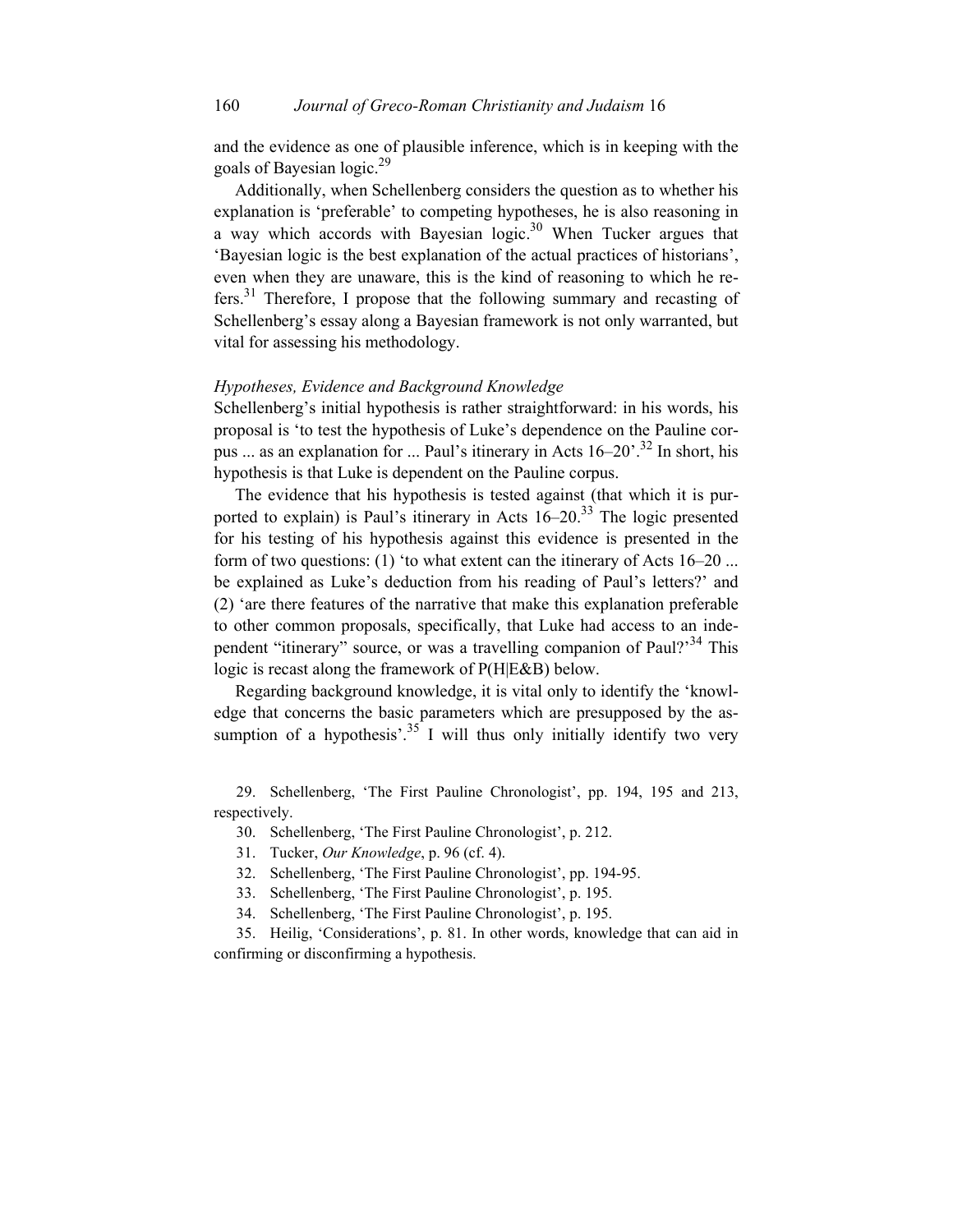broad elements of background knowledge which Schellenberg presents or strongly implies in his essay, without yet offering critical discussion.

First, Schellenberg is apparently following Richard I. Pervo and the conclusions of the Acts Seminar of the Westar Institute that the book of Acts was written late enough for the author to have had access to the completed Pauline corpus.<sup>36</sup> Thus, though it need not be stated, the pre-existence of the entire Pauline corpus is background knowledge for Schellenberg's argumentation.<sup>37</sup>

A second, implied element of background knowledge is that Luke is a user of sources with certain editorial practices. This becomes explicit and forms a major piece of discussion in the third section of Schellenberg's essay.<sup>38</sup>

 This broad categorization provides the necessary elements to be slotted into the posterior probability component of Bayes's theorem, P(H|E&B). Schellenberg is seeking to test the probability (P) of Luke's dependence on the Pauline corpus (H) given the data in Acts 16–20 (E), and given the background knowledge that the author had access to the completed Pauline corpus and that he was a user of sources (B).

I will now provide a more detailed summary of Schellenberg's essay and argumentation. In the process, I will sharpen the above broad categorizations of H, E and B based upon further considerations therein. This is necessary as Schellenberg is not self-consciously attempting to provide a

36. Schellenberg, 'The First Pauline Chronologist', p. 194; cf. Richard I. Pervo, *Dating Acts: Between the Evangelists and the Apostles* (Santa Rosa, CA: Polebridge, 2006), pp. 51-147; *idem*, 'Dating Acts', *Forum* NS 5 (2002), pp. 53-72; Dennis E. Smith and Joseph B. Tyson, 'Introduction', in Dennis E. Smith and Joseph B. Tyson (eds.), *Acts and Christian Beginnings: The Acts Seminar Report* (Salem, OR: Polebridge, 2013), pp. 1-19 (2). Schellenberg does not specifically state that he takes a position on the date, yet this may be a critical piece of background knowledge for his analysis. See Craig S. Keener, *Acts: An Exegetical Commentary* (4 vols.; Grand Rapids: Baker Academic, 2012), I, pp. 233-34, 400-401, for a discussion on the relationship between date and access to Paul's letters. This is discussed further below.

37. See below, as Schellenberg conceives of dependency on both the undisputed and disputed Epistles, as well as those traditionally dated among the earliest and latest of the Epistles.

38. Schellenberg, 'The First Pauline Chronologist', pp. 204-11.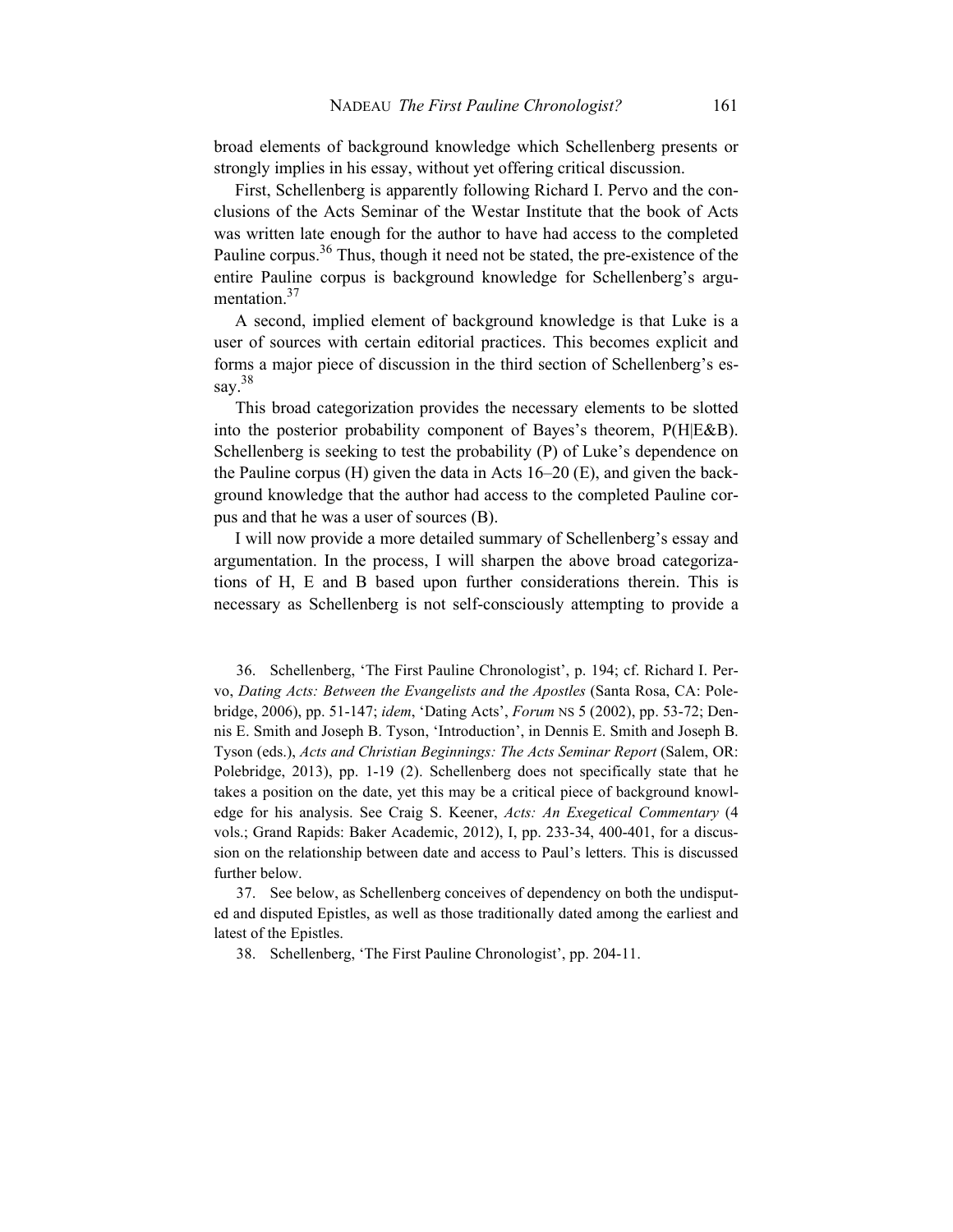Bayesian analysis, and as such his argument needs to be recast with care and precision.

#### *'The First Pauline Chronologist?' A Summary*

Schellenberg sets the stage for his analysis by first considering that the work of Pervo and Tyson has opened the door to reconsidering the question of Luke's dependence on the Pauline corpus for his presentation of Paul in Acts.<sup>39</sup> Schellenberg here formulates this question as a hypothesis for explaining the *itinerary* data in Acts 15.36–20.16 (hence the subtitle of the essay). Thus, his initially stated evidence (E) is quickly sharpened, as *itinerary* data in Acts 15.36–20.16.<sup>40</sup>

 As a distillation of his evidence, Schellenberg provides a chart bringing together toponyms in Acts 15.36–20.16 with identical or corresponding toponyms in Paul's Epistles (in Romans, 1 and 2 Corinthians, Galatians, Philippians, 1 Thessalonians and 2 Timothy), highlighting their similarity.<sup>41</sup> On the basis of this chart, he considers that Luke's itinerary of Paul 'could quite easily have been constructed from cues in the letters', and imagines how such a reconstruction may have been accomplished by Luke.<sup>42</sup>

Schellenberg, in light of apparent inconsistencies (discussed below), makes the point that Luke need not have had Paul's letters open before him for reference, but his familiarity need only have been 'general', and his reconstruction, 'creative'.<sup>43</sup> His initial hypothesis that Luke is dependent on the Pauline corpus has thus been qualified: Luke is dependent on the Pauline corpus *in a general and creative way*. Here as well, his evidence (E) is further sharpened to *topographical* data in the itinerary in Acts 15.36–20.16.

 Schellenberg next offers a criterion for testing his hypothesis against his sharpened evidence. The two sides of this criterion are referred to as 'narrative expansion' and 'redundant toponyms'.<sup>44</sup> First, he indicates that Luke's narrative in Acts 15.36–20.16 selects for narrative expansion *only* places which are also mentioned by Paul, with the exception of Beroea. Secondly,

39. Schellenberg, 'The First Pauline Chronologist', pp. 193-94.

40. Schellenberg, 'The First Pauline Chronologist', p. 195.

41. Schellenberg, 'The First Pauline Chronologist', pp. 196-97.

42. Schellenberg, 'The First Pauline Chronologist', pp. 198-200; he also makes note of some apparent discrepancies.

43. Schellenberg, 'The First Pauline Chronologist', p. 200.

44. Schellenberg, 'The First Pauline Chronologist', p. 201.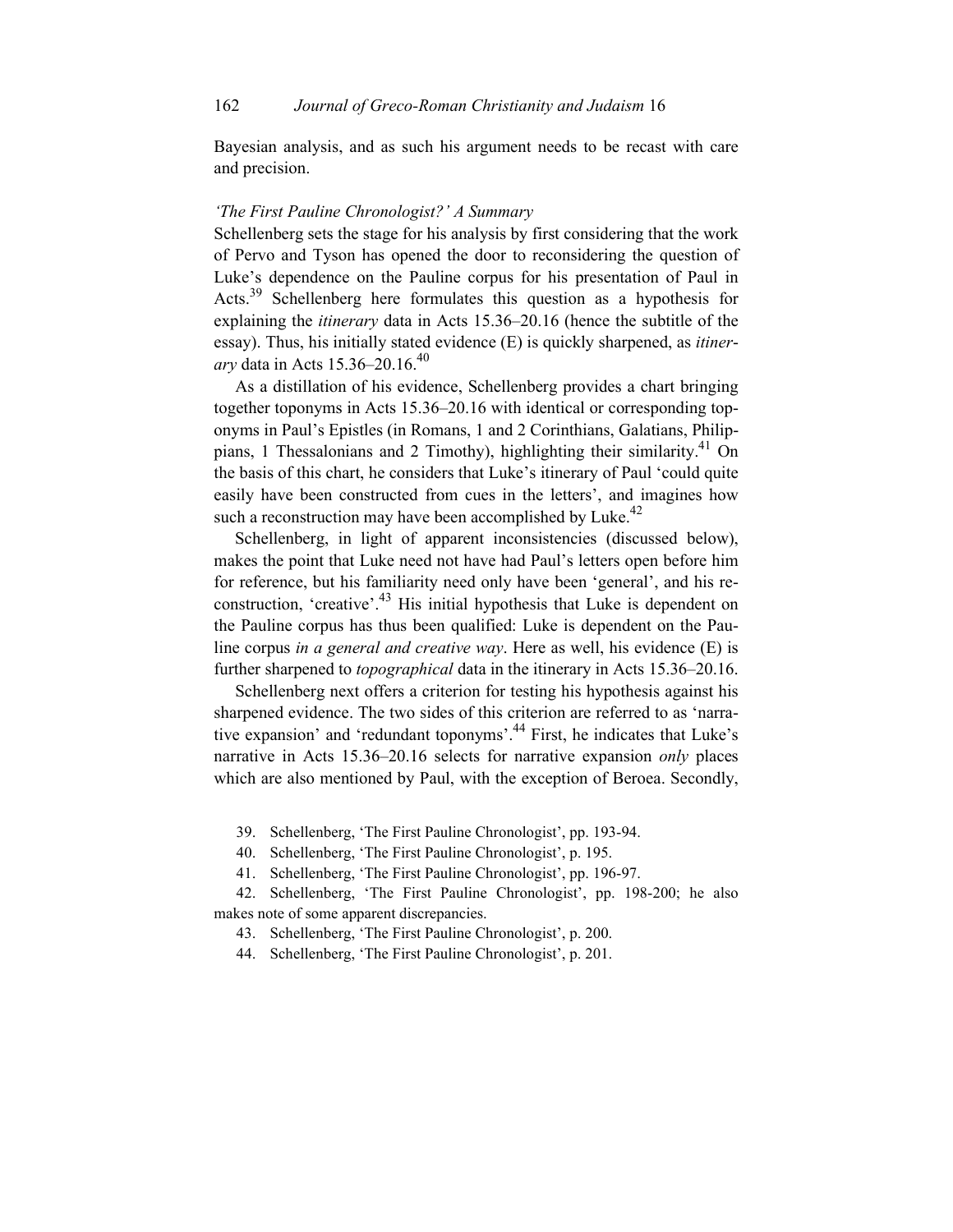where Luke mentions places *not mentioned* by Paul, he apparently 'tells us nothing except that Paul came and went'.<sup>45</sup> He refers to these as 'redundant toponyms'. $46$  These two observations are relevant because Schellenberg points out that neither Luke nor Paul is exhaustive in his itinerary data, and therefore, such an apparent overlap of emphasis is for him highly suggestive.<sup>47</sup>

 Next, in efforts to raise the plausibility of the hypothesis that Luke is dependent on the Pauline corpus, Schellenberg expands the initial type and scope of evidential data to include conceptual/terminological 'intertextual echoes' (new data-type) between Acts 19.21, 20.22 (v. 22 exceeding the sharpened scope of 15.36–20.16) and Rom. 15.25.

This supplement to the evidence states that because of the language in Acts 19.21 and 20.22—that Paul's movements were undertaken by the prompting of the Holy Spirit (ἐν τῷ πνεύµατι and δεδεµένος ἐγὼ τῷ πνεύµατι) and his destination was Jerusalem (πορεύεσθαι εἰς Ἱεροσόλυµα and πορεύοµαι εἰς Ἰερουσαλήµ), respectively—these two verses from Acts are to be read in tandem. When they are read in tandem, Schellenberg sees them as an intertextual echo of Rom. 15.23-25, which includes the phrase πορεύομαι εἰς Ἰερουσαλήμ. $^{48}$ 

45. Schellenberg, 'The First Pauline Chronologist', p. 201.

46. Schellenberg, 'The First Pauline Chronologist', p. 201. He uses the terminology from Thomas Hägg, *Narrative Technique in Ancient Greek Romances: Studies of Chariton, Xenophon Ephesius, and Achilles Tatius* (Skrifter Utgivna av Svenska Institutet i Athen 80.8; Uppsala: Almqvist & Wiksell, 1971), pp. 87-89, by way of Loveday Alexander, 'The Pauline Itinerary and the Archive of Theophanes', in John Fotopoulos (ed.), *The New Testament and Early Christian Literature in Greco-Roman Context: Studies in Honor of David E. Aune* (NovTSup, 122; Leiden: Brill, 2006) pp. 148-62 (153-54) (see Schellenberg, 'The First Pauline Chronologist', p. 201 n. 32). Beroea is an exception only for the first criterion.

47. Schellenberg, 'The First Pauline Chronologist', p. 201, here drawing upon a consideration of Morton Scott Enslin, 'Luke and Paul', *JAOS* 58 (1938), p. 84.

48. Schellenberg, 'The First Pauline Chronologist', pp. 202-203. It is important to note here that, his passing reference to Green notwithstanding, Schellenberg does not define what he means by intertextuality or consider any potential problems with the concept. On the origination of the term, and representing a poststructuralist perspective, see Julia Kristeva, 'Bakhtine, le mot, le dialogue et le roman', *Critique* XXIII.239 (1967), pp. 438-65. It is not clear that this is the sense in which Schellenberg uses the term. In any case, its potentially problematic nature has been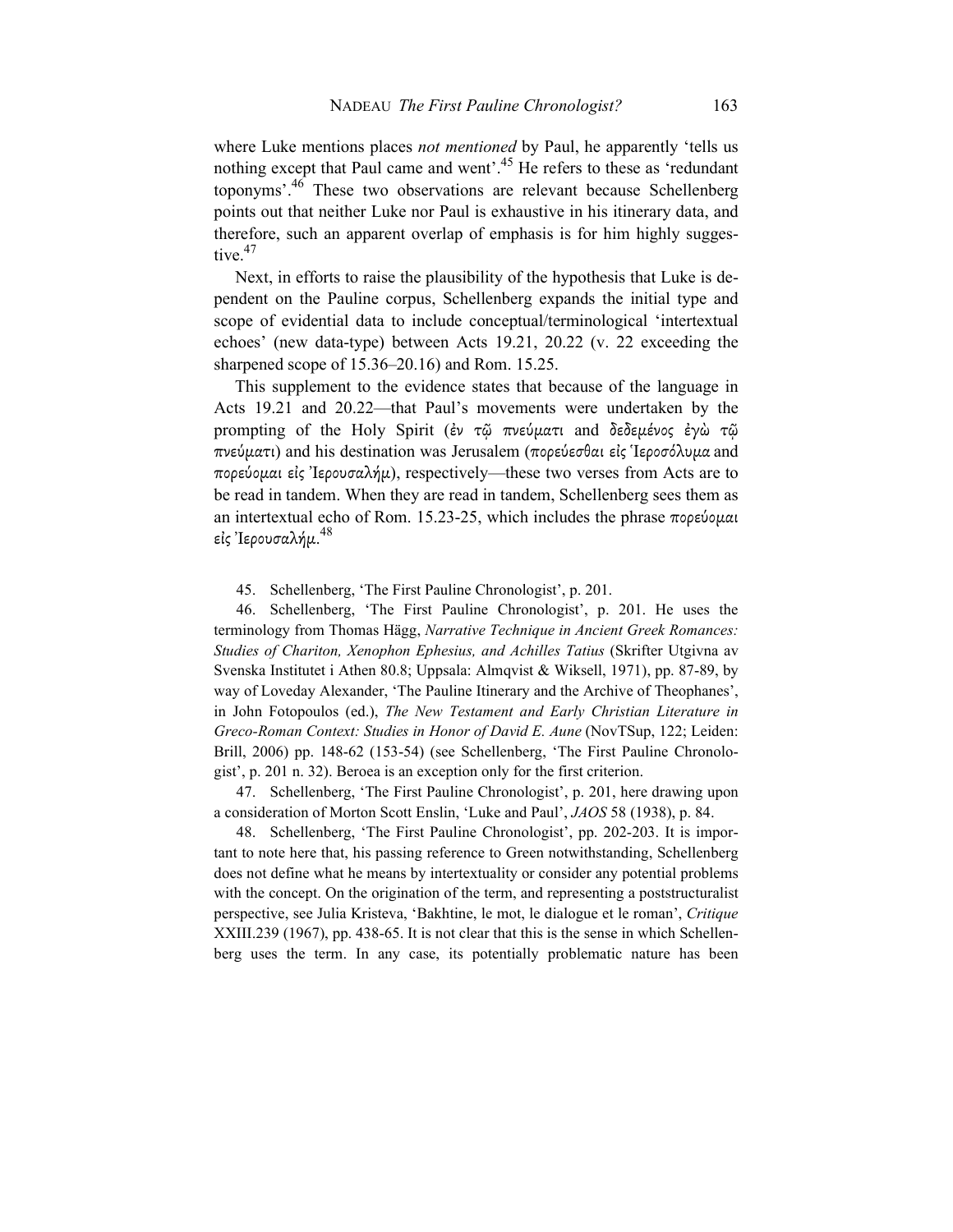Additionally, Schellenberg observes that later verses in the discourse in Romans (Rom. 15.30-31) provide a sense of foreboding for Paul's travels to Jerusalem (where Paul asks for prayer that he may be rescued from unbelievers in Judea), and that this is echoed in Acts 20.22-23 (where Paul is aware that imprisonment and persecutions await him in every city). Finally, Schellenberg notes that both Acts 19.21 and Rom. 15.23-25 indicate Paul's desire to 'see' Rome after his travels to Jerusalem (ἐλπίζω γὰρ διαπορευόµενος θεάσασθαι ὑµᾶς, Paul's desire to see the Romans in Rom. 15.24; δεῖ µε καὶ Ῥώµην ἰδεῖν, Paul's stating he must see Rome in Acts  $19.21$ ).<sup>49</sup>

Schellenberg's estimation of the importance of this evidentiary supplement for his case must be recognized, as he states: 'Luke's knowledge of the itinerary itself could easily enough reflect an independent historical memory, but such correspondence with Paul's anticipatory description of it is difficult to explain unless one acknowledges a literary relationship.<sup>50</sup> Schellenberg does consider that Luke uses similar language elsewhere with no clear evidence of intertextual echo, but still argues that Luke's language may reflect a knowledge of Paul's itinerary from his letters. He sees such instances as being creative reiterations and integrations of Pauline material into his wider narrative. The implication is that in such places, while dependency is assumed, it is imperceptible. $51$ 

 At this juncture Schellenberg's evidential dataset has been expanded and sharpened, and his argument can thus be re-stated along the Bayesian framework of P(H|E&B). What is being tested now is the probability (P) that Luke is dependent on the Pauline corpus in a general and creative way (H), given the topographical data in Acts  $15.36-20.16$  (E<sub>1</sub>) and specific phrasing in Acts 19.21 and 20.22  $(E_2)$ , and given the background knowledge that the author had access to the completed Pauline corpus (especially Rom 15.23-25 and Rom 15.30-31) and that he was a user of sources (B).

discussed. See Stanley E. Porter, *Sacred Tradition in the New Testament: Tracing Old Testament Themes in the Gospels and Epistles* (Grand Rapids: Baker Academic, 2016), pp. 3-26.

49. Schellenberg, 'The First Pauline Chronologist', p. 203.

50. Schellenberg, 'The First Pauline Chronologist', p. 203.

51. Schellenberg, 'The First Pauline Chronologist', pp. 203, 203 n. 38, citing Acts 13.4 and 16.6-10. He wrongly cites Acts 13.4 as Acts 13.24.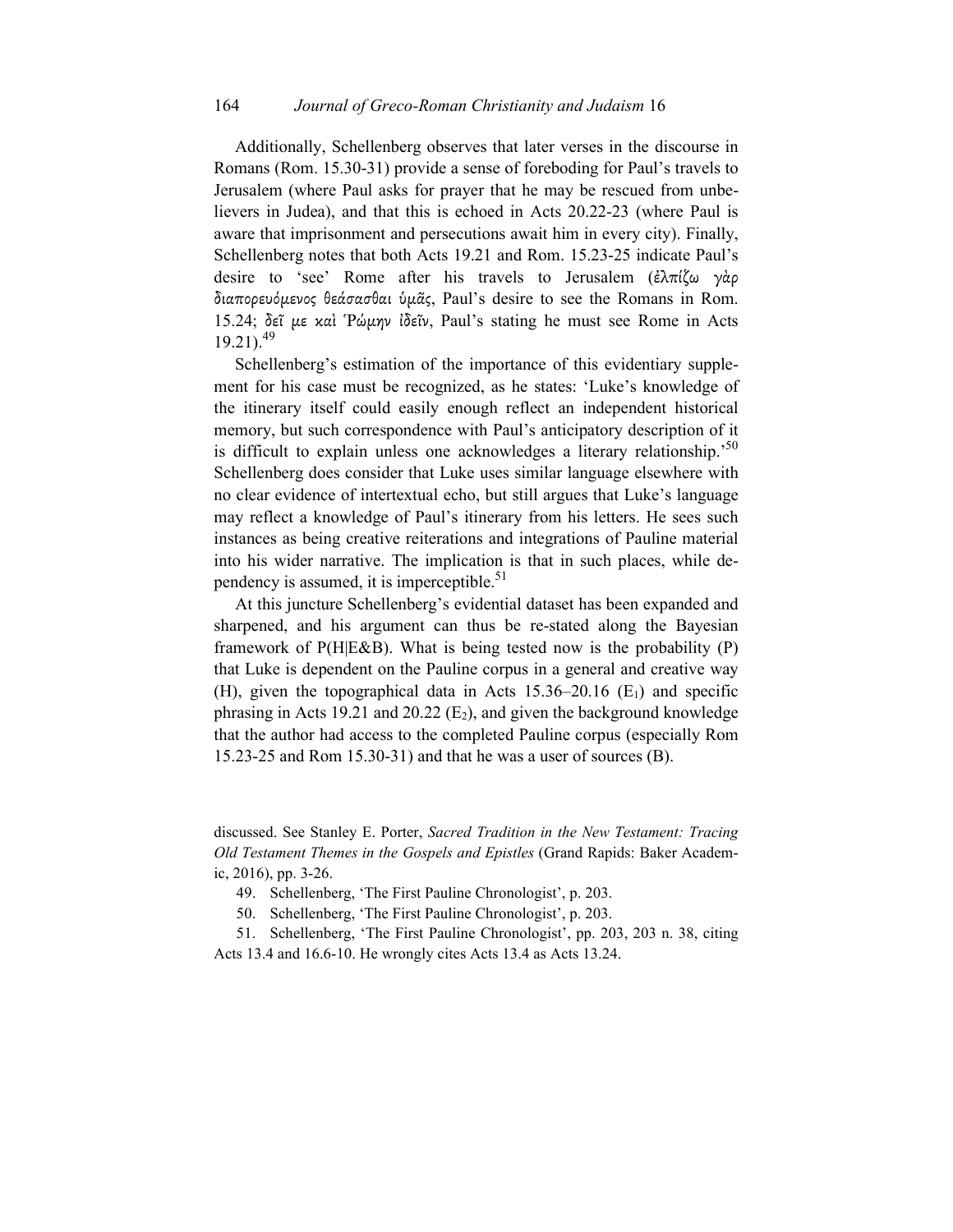By this point, Schellenberg has identified corresponding material between the Epistles and Paul's itinerary in Acts, first in topographical data from Acts 15.36–20.16 and a number of Paul's Epistles, and next in terminology found between Acts 19.21, 20.22 and Rom. 15:23-25, 15.30-31. In both instances, Schellenberg has considered that creativity on the part of the author of Acts accounts for apparent differences.<sup>52</sup> Such creativity is seen either in topographical features of Acts which are additional to the data found in the Epistles (such as Beroea), or in distinctly Lukan presentations of Paul that do not *seem* to depend on his 'source material', the Pauline corpus, in the way other passages apparently do. $53$ 

 Schellenberg is aware that what he calls creative editing could in theory 'easily enough reflect' independent knowledge,<sup>54</sup> but he seeks to neutralize such a consideration by conceiving of it as a window through which to view the apparent creative redactional tendencies of Luke's Gospel with the Gospel of Mark, which in turn supports his initial hypothesis and deals with ob- $\frac{1}{2}$  jections that it is disconfirmed.<sup>55</sup> This argumentation occupies the third and final section of Schellenberg's essay and expands on the background knowledge introduced more generally above: that Luke was a user of sources.

This section of Schellenberg's essay expands the evidence even further and qualifies the background knowledge that Luke is a user of sources by seeking to demonstrate that he is a creative user of sources *in the Gospel of Luke*, also introducing *new* background knowledge in the process. Here Schellenberg seeks to raise the plausibility of his hypothesis, which states that Luke's dependence on the Pauline corpus is general, creative and from memory.<sup>56</sup>

52. Schellenberg, 'The First Pauline Chronologist', pp. 200, 203, 203 n. 38, 204, 207.

53. The logic on pp. 203-204 is not explicit, and the inference is difficult to follow. I believe I have done justice describing the flow of his logic here.

54. Schellenberg, 'The First Pauline Chronologist', p. 203.

55. Schellenberg, 'The First Pauline Chronologist', p. 204. It is clear here that Schellenberg is aware of the critical importance of data beyond his initial scope. The delicate nature of this issue will be discussed in the analysis below.

56. He considers his initial hypothesis to be 'enhanced' by this supplementary argument. Schellenberg, 'The First Pauline Chronologist', pp. 204-205. Specifically, he addresses those who may not hold to Markan priority, or to a single author for Luke–Acts (the two assumptions he makes in this section), that 'the credibility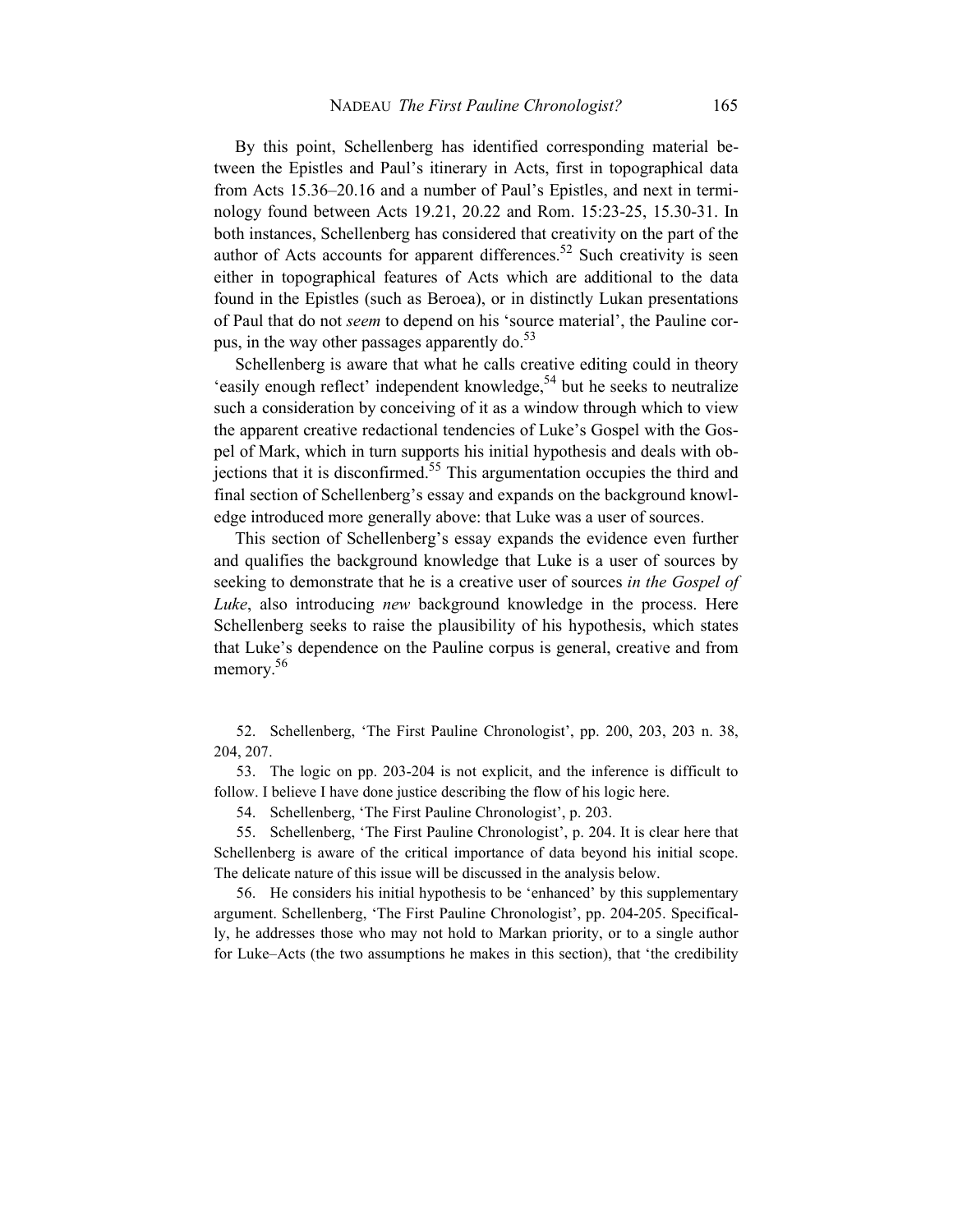As far as new background knowledge is concerned, Schellenberg states that he 'assume[s] Markan priority'.57 His new selected *evidence* is straightforward: synoptic elements between the Gospel of Luke and the Gospel of Mark.

 Here Schellenberg seeks to demonstrate three proposals from what he sees as Lukan redaction of Mark's Gospel: (1) 'Luke is more concerned with the demands of his narrative than with fidelity to the chronology suggested by his sources',  $58$  (2) Luke 'finds travel thematically suggestive and is willing, if necessary, to generate more of it than his sources provide', yet also 'feels free to omit travel'<sup>59</sup> and (3) Luke 'is not averse to adding geographical specificity where it is lacking in his source'.<sup>60</sup>

Schellenberg's conclusion is that since Luke can be shown to be a narratively concerned and creative redactor of his apparent primary source for his *Gospel*, when his material in Acts 15.36–20.16 exceeds or apparently differs from the Pauline data in the Epistles, this can be seen as creative redaction.<sup>61</sup> The particular perspective on the synoptic problem and sources in the Gospel of Luke will not specifically be critiqued below. In this summary I wish to highlight only the presumed logical relation between this additional data and Schellenberg's initial argument.<sup>62</sup>

 At this juncture, having fully summarized Schellenberg's essay, his initial hypothesis and evidential dataset have been expanded once more. It can

of my account of the use of sources in Acts [i.e. the dependency account as he makes clear in the preceding paragraph] is enhanced by but not dependent on these positions [the positions of Markan priority and a single author for Luke–Acts]'.

57. Schellenberg, 'The First Pauline Chronologist', p. 205. This is not uncontroversial, which Schellenberg does well to note.

- 58. Schellenberg, 'The First Pauline Chronologist', p. 205.
- 59. Schellenberg, 'The First Pauline Chronologist', p. 206.
- 60. Schellenberg, 'The First Pauline Chronologist', p. 207.
- 61. Schellenberg, 'The First Pauline Chronologist', pp. 208-11.

62. However, it can be noted that the argumentation in this section is simplistic. For example, Luke's omissions or additions of travel material against his perceived sources (Mark's Gospel and Q) do not hint at creative editing the way his supposed lack of fidelity for chronology may. Such apparently contrasting data may be better explained on alternate views of the synoptic problem and related issues. It has not always been apparent that Luke is a liberal editor; cf. Adolf von Harnack, *Luke the Physician: The Author of the Third Gospel and the Acts of the Apostles* (trans. J. R. Wilkinson; London: Williams & Norgate, 1909), p. 87.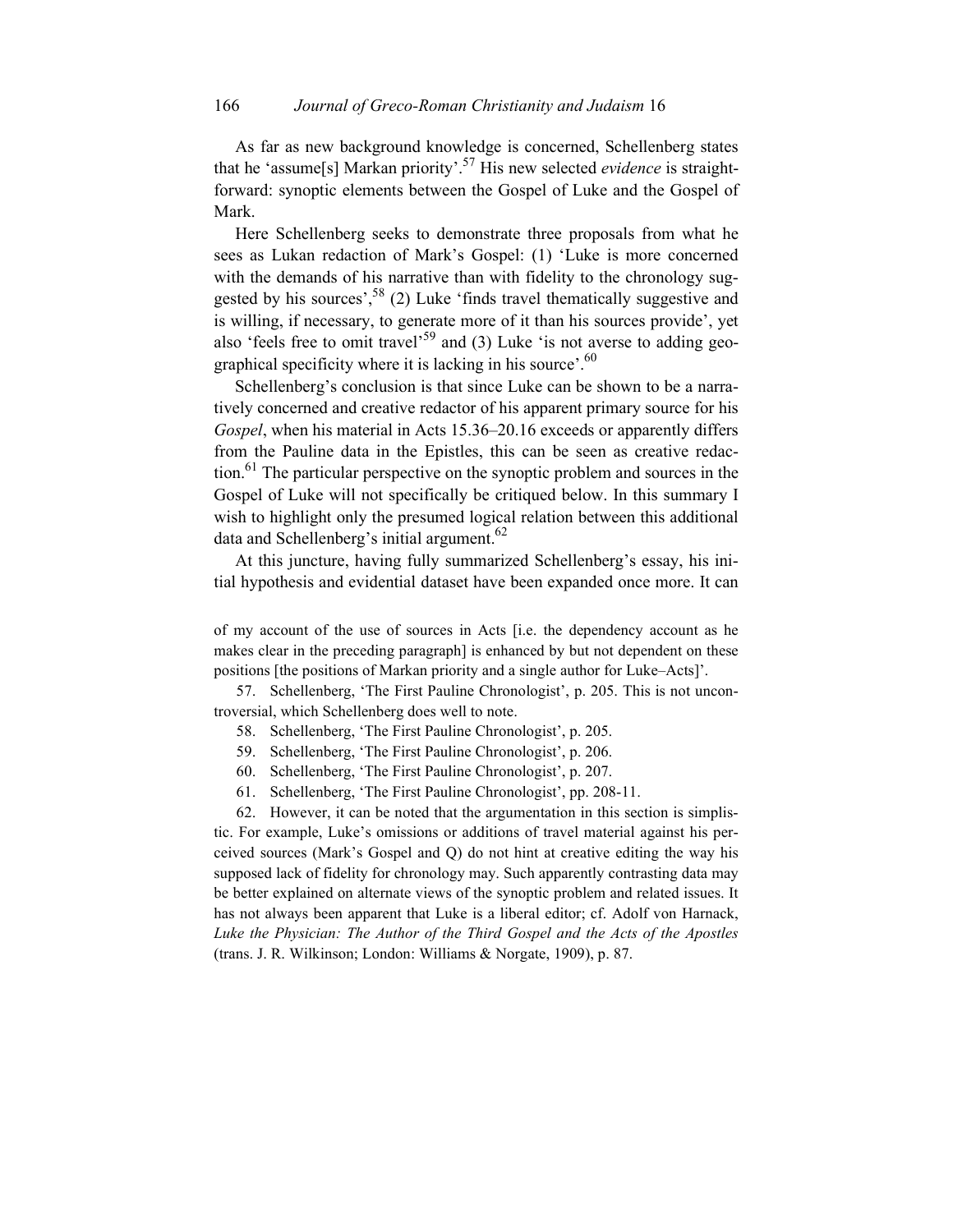be finally restated as follows, again on the Bayesian framework P(H|E&B). Schellenberg is testing the probability (P) that Luke is dependent on the Pauline corpus in a general and creative way (H), given: the topographical data in Acts  $15.36-20.16$  (E<sub>1</sub>) and specific phrasing in Acts 19.21; 20.22  $(E_2)$ ; the background knowledge that Luke had access to Paul's letters, was a user of sources; and the synoptic data in the Gospel of Luke with Mark and Markan priority  $(B)$ .<sup>63</sup>

 Having summarized and essentially recast Schellenberg's essay along a Bayesian framework, his hypothesis, evidence, background knowledge and reasoning can now be critiqued. This will be done through an examination of issues pertaining to background knowledge, the relationship between background knowledge and evidence and finally through subjecting his hypothesis and overall argumentation to critique by the explanatory virtues mentioned above. This critique does not exhaust everything Schellenberg raises in his article, but focuses on the above representation of his argumentation. It is shown here that while Schellenberg offers provocative and interesting points in his essay, he greatly lessens the probability of his initial hypothesis precisely where he presumes to be enhancing it.

## *4. The First Pauline Chronologist? Bayesian Pressure-Testing*

Having summarized Schellenberg's essay, I now offer a critique of his argumentation. I begin by examining Schellenberg's background assumptions. I then examine his selected evidence and consider the interrelationship between evidence and background knowledge. Finally, I provide an analysis of how his hypothesis tests against these in light of the explanatory virtues introduced above. The goal here is not to ascertain whether Schellenberg's hypothesis is a possible explanation of the evidence, but whether it is the most plausible explanation of the evidence, and whether his argument as a whole exhibits the kind of explanatory coherence which demonstrates reliable and acceptable reasoning. I suggest that Bayesian reasoning shares this

63. I have placed the entire synoptic element of Schellenberg's argument as background knowledge here, though it is presented as evidence in his essay. This is self-conscious and explicated below.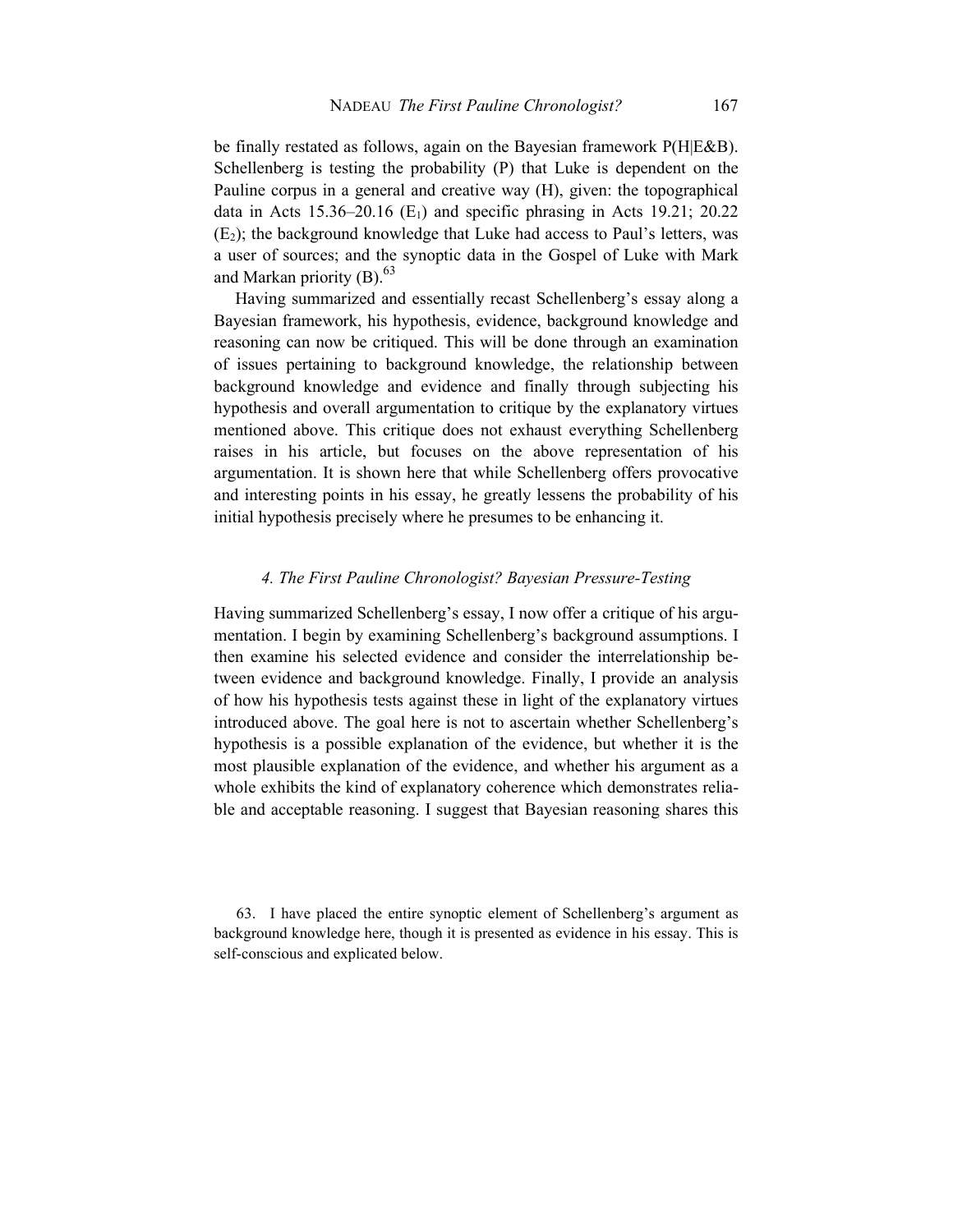goal with biblical criticism, which 'must not be content with mere possibility, but must endeavour to find out the probable'.<sup>64</sup>

#### *Background Knowledge*

I have identified the relevant background knowledge evident in Schellenberg's essay as the following: (1) Luke had access to Paul's letters, (2) Luke was a user of sources and (3) the Mark-Luke synoptic data and Markan priority. These three background elements form the necessary knowledge for Schellenberg to run the logic of testing his hypothesis against the evidence. I will address each of these in turn.

1. *Luke Had Access to Paul's Letters*. The first element of background knowledge for Schellenberg's argument, indeed, the one which the entire investigation is predicated upon, is that Luke had access to some or all of Paul's Epistles. My aim here is not to outright reject Schellenberg's background assumptions (to do so would be to invalidate his argument and so avoid analysis), but rather to critically evaluate its strength with a goal towards nuancing this element of his reasoning as I approach the final analysis.

 The suggestion that Luke had access to Paul's letters is not new. And thus, the supposition of this as background knowledge has a certain degree of initial warrant for Schellenberg's thesis.<sup>65</sup> The difficulty for such a position, but not such a difficulty as to disqualify it, is that this view has not enjoyed wide acceptance in the field, and even among those who conceive that access to Paul's letters was plausible, many nonetheless claim Luke did not make use of them.<sup>66</sup>

64. Ferdinand Christian Baur, *Paul the Apostle of Jesus Christ: His Life and Work, His Epistles and His Doctrine* (trans. and ed. Eduard Zeller; repr., Peabody, MA: Hendrickson, 2003), pp. 184-85.

65. For a list of notable proponents of this view, see William O Walker, Jr., 'Acts and the Pauline Letters: A Select Bibliography with Introduction', *Forum* NS 5 (2002), pp. 105-16. See also Pervo, *Dating Acts*, pp. 51-147; *idem*, *The Mystery of Acts: Unraveling Its Story* (Santa Rosa, CA: Polebridge, 2008), p. 4, which provides a defense of this position.

66. On the majority of scholars rejecting this view, see Keener, *Acts*, I, p. 234, 234 n. 91. See Walker, 'Acts and the Pauline Letters', pp. 108-10 for a list of notable works which reject this view. Cf. Joseph A. Fitzmyer, *Luke the Theologian: Aspects of his Teaching* (New York: Paulist, 1989), p. 16. For scholars who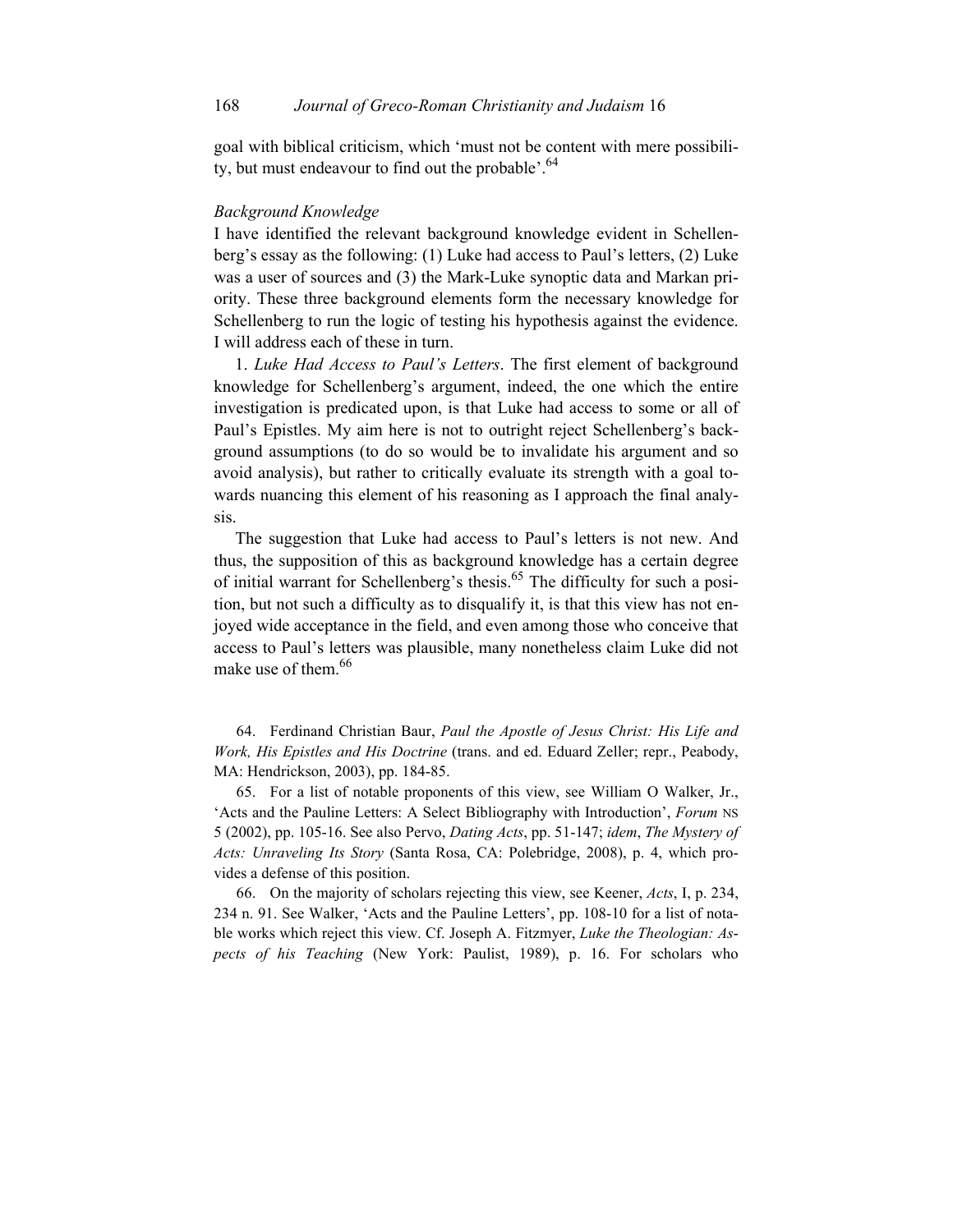When surveying the proponents of the various positions regarding Luke's access to Paul's letters, the relative groups are seen to be heterogenous: English and German-speaking scholarship alike from the nineteenth and twentieth centuries advocated for both conservative and liberal viewpoints. I do not state this as an appeal to consensus against Schellenberg's background assumptions in any way, but only to note that consensus, where it is heterogenous (and presumably not coerced, and sufficiently large), may indicate where to look for reliable reasoning about background knowledge.<sup>67</sup> Schellenberg is well-aware of the debate and does well to clearly describe his orientation towards the question in refraining to address it specifically.<sup>68</sup> Yet a minimal defense of the position would at least provide a nuance to this aspect of background knowledge which is lacking explicit treatment in Schellenberg's essay.<sup>69</sup>

 Such desired nuance can be found in Walker's survey and is helpful to repeat here. It is clear that there are actually three distinct possibilities regarding the thesis of Luke's access to and use of Paul's Epistles: (1) Luke did not have access to or use any of Paul's letters, (2) Luke had access to some or all of Paul's letters but did not use them and (3) Luke had access to

considered that Luke may or must have had access to Paul's letters but did not use them, see Walker, 'Acts and the Pauline Letters', pp. 110-11.

67. Consensus and paradigms in any field present a problem for those who see them as a proxy for knowledge (on the issue broadly, see Thomas S. Kuhn, *The Structure of Scientific Revolutions* [Chicago: University of Chicago Press, 3rd edn, 1996]). Consensus is often a poor proxy for knowledge because it can be coerced, homogenous and not large enough to count. However, the process by which heterogenous, uncoerced and large consensuses emerge might be a proxy for *reliable*  reasoning (but not for true knowledge by appeal to consensus). This is a modification on some reflections found in Aviezer Tucker, 'The Epistemic Significance of Consensus', *Inquiry* 46 (2004), pp. 501-21, and Tucker, *Our Knowledge*, pp. 23-45. Admittedly, there are intangibles regarding consensuses and they should not on their own stand in for argumentation.

68. Schellenberg, 'The First Pauline Chronologist', p. 194 n. 8.

69. Schellenberg's survey is concise but useful. See Schellenberg, 'The First Pauline Chronologist', pp. 193-94 nn. 3-8. Tucker's treatment of the nature and role of consensus may compel Schellenberg to reconsider the utility of bracketing off this debate. But his doing so can hardly be held against him in an article with a word-limit.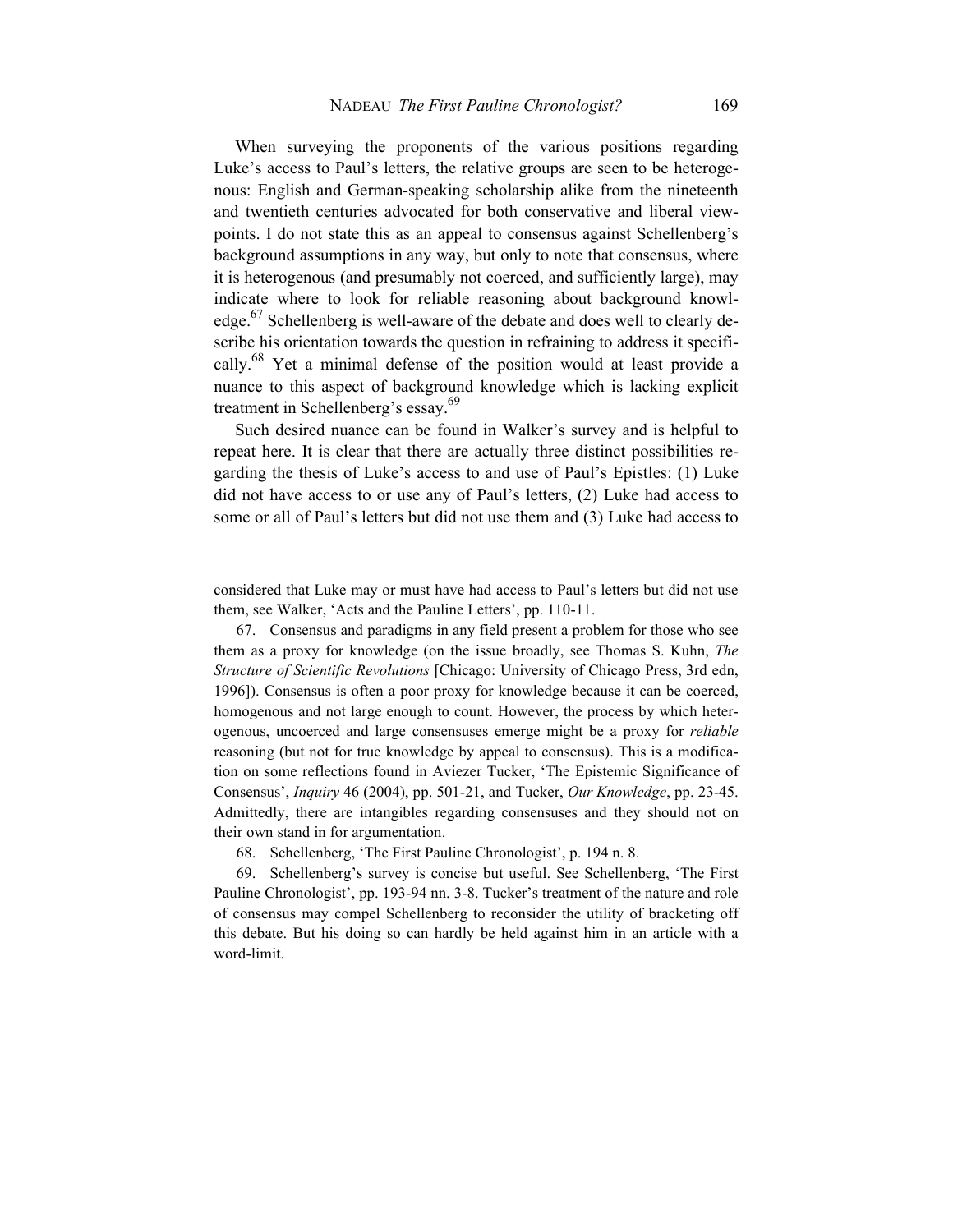and used some or all of Paul's letters.<sup>70</sup> Schellenberg's own position falls into category three, but requires further parsing out below.<sup>71</sup>

Schellenberg's list of dependency does not include all of Paul's letters, but his selection runs the chronological spectrum of their generally proposed dates (including both Galatians and 2 Timothy), and includes selections from the so-called undisputed (Romans, 1 and 2 Corinthians, Galatians, Philippians, 1 Thessalonians), and disputed (2 Timothy) Epistles. Hence, it seems clear that Schellenberg conceives of Luke having had access to the completed Pauline corpus as traditionally conceived, yet his hypothesis only demands that he used some of them.

This raises one further aspect of background information previously unmentioned but requiring consideration, namely the date of Acts. What is relevant here is the *relative* dating of the Epistles to the book of Acts. In this regard it is obvious and hardly worth stating that Schellenberg's background assumption is that Acts chronologically follows the writing and circulation of the entire Pauline corpus and is hence later than them.

This sequence (completed Pauline Epistles  $\rightarrow$  book of Acts) *is* conceivable even if one takes Acts to be written early (i.e. it is possible to see the Pauline corpus as being completed and collected early and thus also see an early date for Acts which allows the dependency hypothesis).<sup>72</sup> However, a late date for Acts on the dependency hypothesis appears to be the simpler consideration, and is the one taken by Pervo, Tyson and the Acts Seminar, whom Schellenberg follows.<sup>73</sup> Schellenberg thus presumably takes a latedate for Acts, likely  $\sim$ 120 CE.<sup>74</sup>

- 70. Walker, 'Acts and the Pauline Letters', pp. 108-111.
- 71. Schellenberg, 'The First Pauline Chronologist', pp. 196-97, 213.

72. Cf. Stanley E. Porter, 'Paul and the Process of Canonization', in Craig A. Evans and Emanuel Tov (eds.), *Exploring the Origins of the Bible: Canon Formation in Historical, Literary, and Theological Perspective* (Acadia Studies in Bible and Theology; Grand Rapids: Baker Academic, 2008), pp. 173-202 for a critique of later dating for the completion of the Pauline corpus.

73. Pervo, Tyson and the Acts seminar are acknowledged by Schellenberg as providing general orientation toward the initial question. Schellenberg, 'The First Pauline Chronologist', pp. 193-94.

74. I am splitting the difference between Pervo and Tyson, whom Schellenberg follows: Pervo sees Acts written c. 110–120 CE and Tyson 120–125 CE. Richard I. Pervo, *Acts: A Commentary* (Hermeneia; Minneapolis: Fortress Press,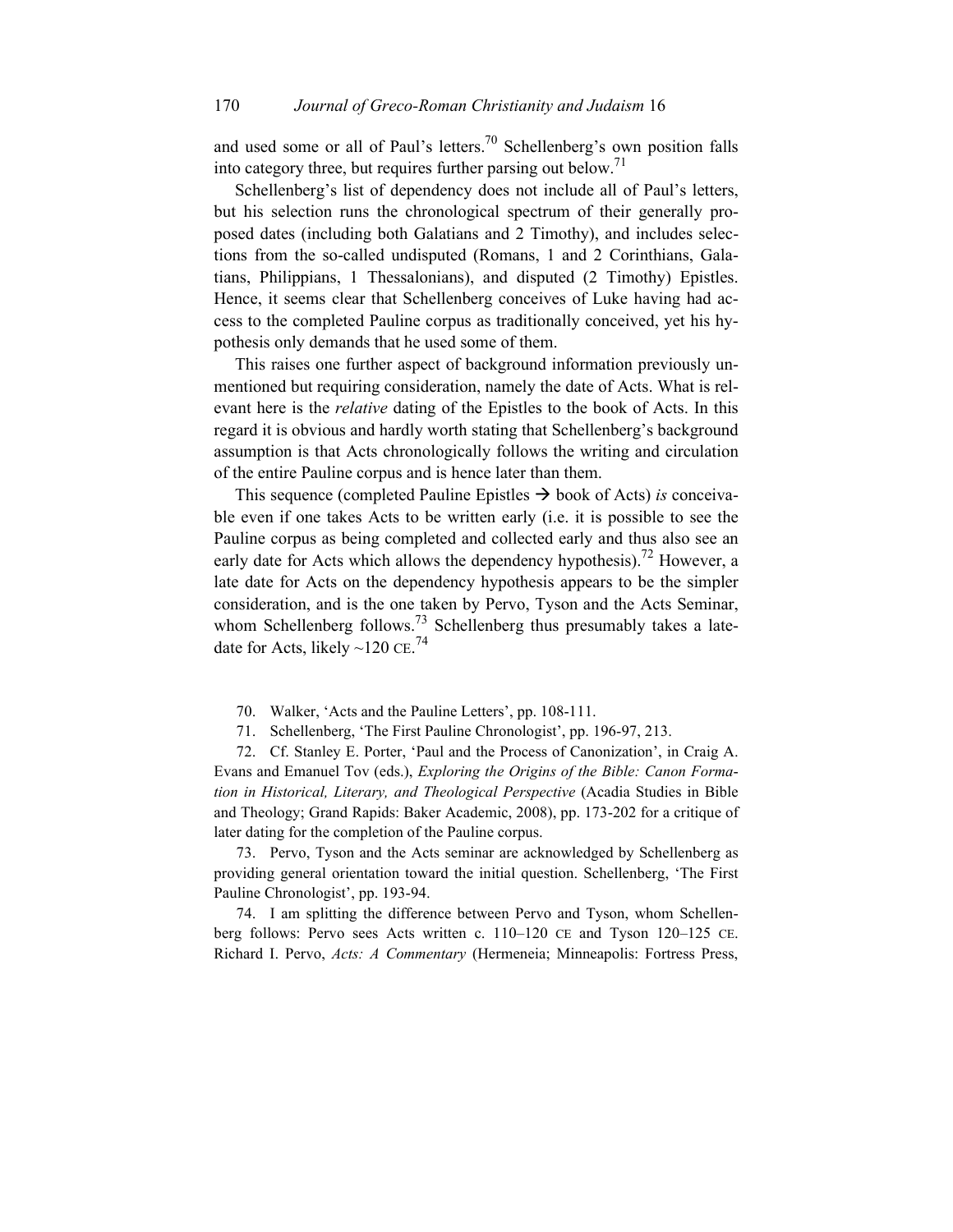This raises one potential issue for the strength of Schellenberg's argument as it concerns its superiority over the eyewitness hypothesis if he indeed does take such a position on date: it virtually disqualifies the eyewitness hypothesis a priori.<sup>75</sup>

If Schellenberg does take a late date, then the multiple points in his essay where he claims to be entertaining the hypothesis that the author of Acts was a companion of Paul may seem to be disingenuous, as he is instead dismissing it for evidential reasons *within his argumentation*. 76

I do not intend here to put a date in Schellenberg's essay where there is none. Instead, I intend to demonstrate the potential problems raised by failing to highlight relevant background knowledge. In spite of this, it can safely be assumed that Schellenberg's background knowledge is simply that Acts follows the circulation of the entire Pauline corpus, and that the dates for these documents are early enough for the author of Acts also to have plausibly been an eyewitness to some events in theory.<sup>77</sup> I will now consider background knowledge pertaining to Luke's use of sources.

2. *Luke Was a User of Sources*. The general piece of background knowledge initially introduced above in this essay is the assumption that Luke was a user of sources. This general notion is unproblematic. It is clear, if one

2008), pp. xv, 5; Joseph B. Tyson, *Marcion and Luke–Acts: A Defining Struggle*  (Columbia: University of South Carolina Press, 2006), pp. 1-23. Cf. Armstrong, *Dating Acts*, pp. 15-19. One could also see the Epistles as early and Acts as quite removed from them temporally; see Fitzmyer, *Luke the Theologian*, p. 16.

75. For the author of Acts to have been an eyewitness to events as early as the late 40s or early 50s, only to write about them fifty to seventy years later (c. 100– 120 CE), would push his age quite high: 70–90 years old if a young starting age of twenty is assumed. Cf. Keener, *Acts*, I, p. 400, n. 117 and pp. 400-401 for a discussion on the age of the author and the date of Acts.

76. See especially Schellenberg, 'The First Pauline Chronologist', pp. 200- 201; cf. pp. 195 n. 10, 203.

77. This could be a middle-of-the-road date, as taken by Keener who considers the relationship between date and the potential age of the author in *Acts*, I, pp. 400- 401. This middle-of-the-road dating is itself not unproblematic. For a fuller discussion on the issues, see Stanley E. Porter, 'Dating the Composition of New Testament Books and Their Influence upon Reconstructing the Origins of Christianity', in Israel Muñoz Gallarte and Jesús Paláez (eds.), *Mari Via Tua: Philological Studies in Honor of Antonio Piñero* (Estudios de Filologia Neotestamentaria, 11; Córdoba: Ediciones El Almendro, 2016), pp. 553-74.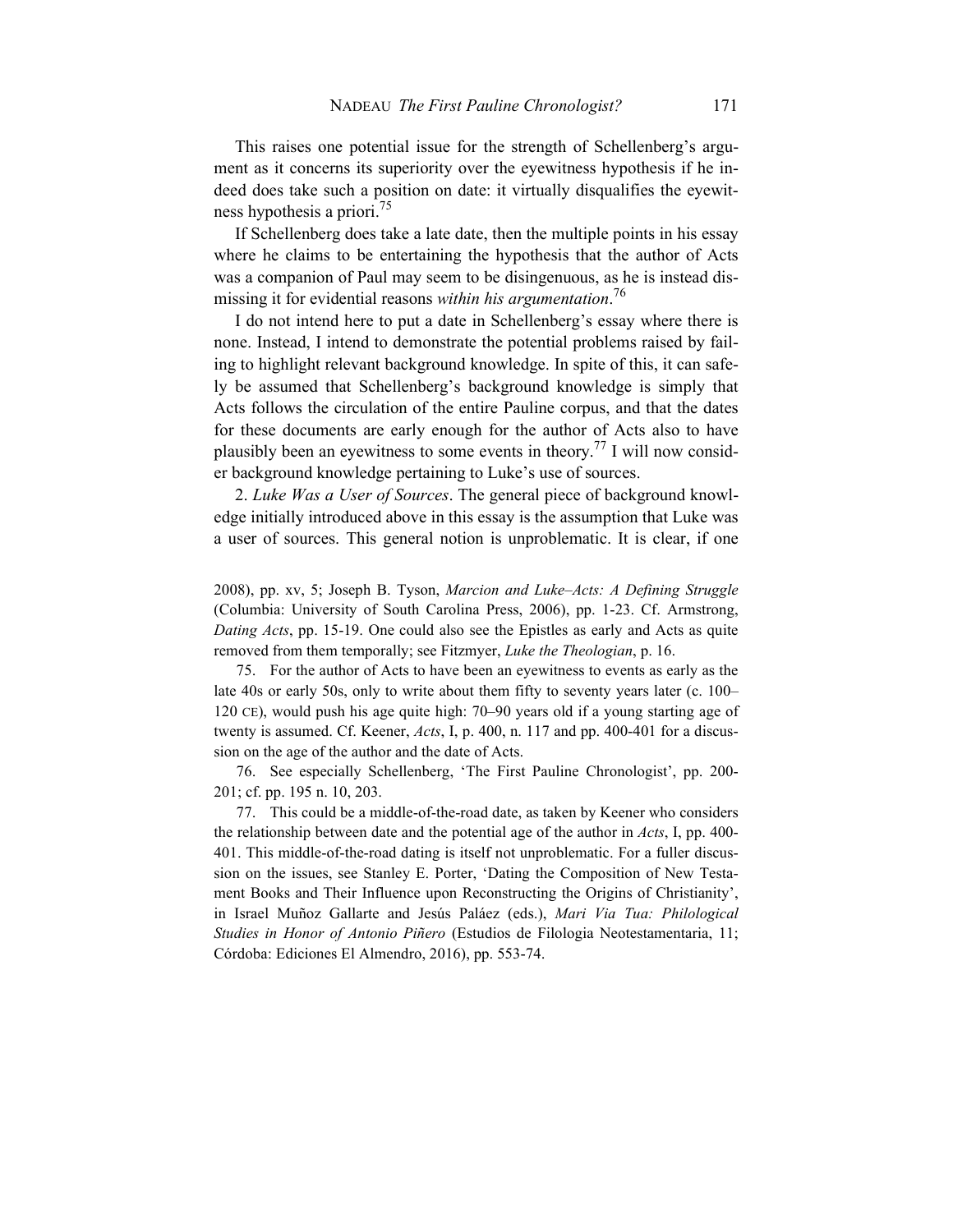takes the position that Luke–Acts is a work by one author, that this author was known to have used sources (Lk. 1.1-4). As a general piece of background knowledge that may be relevant for Schellenberg's essay, this is a fine supposition. However, in the particular section of Schellenberg's essay where this background knowledge is made explicit, questions arise as to whether this specific articulation of background data is legitimate for testing the dependency hypothesis in Acts. This is discussed below.

3. *Markan Priority and Luke's Use of Mark*. The third section of Schellenberg's essay inserts new background information from an analysis of the synoptic relationship between Luke's and Mark's Gospels. What is pressing here is the question as to whether the synoptic problem qualifies as a genuine analogy for the book of Acts and the Pauline corpus.

In this section of his essay, Schellenberg indicates that he is following a precedent set primarily by Ben Witherington.<sup>78</sup> Witherington's own analysis does not consider the analogy between the synoptics and Acts to concern the 'we' passages (which partly overlap with and extend beyond Schellenberg's itinerary selection from Acts), but rather considers passages preceding the 'we' sections to be analogous. On either view, such an analogy is not immediately clear. And while Schellenberg notes Haenchen's rejection of using the synoptic problem as an analogy for the situation in the book of Acts, he does not deal with any of Haenchen's arguments.<sup>79</sup>

Haenchen's own critique concerns his view of the contexts of the Gospel of Luke and the book of Acts, two contexts which he sees as 'utterly

78. Schellenberg, 'The First Pauline Chronologist', p. 204. Cf. Ben Witherington III, 'Editing the Good News: Some Synoptic Lessons for the Study of Acts', in Ben Witherington III (ed.), *History, Literature, and Society in the Book of Acts* (Cambridge: Cambridge University Press, 1996), pp. 324-47 (326). However, it should be noted that Schellenberg sees Witherington as warranting analysis precisely where Witherington claims this perspective is *not* warranted. See Witherington, 'Editing the Good News', p. 326 n. 8; cf. pp. 326-27.

79. Surprisingly, Witherington does not mention Haenchen in his essay. Ernst Haenchen, *The Acts of the Apostles* (Oxford: Blackwell, 1971), pp. 81-90. Additionally, Witherington recognizes that despite his fivefold introductory argument to the contrary ('Editing the Good News', pp. 324-25), the situation in Acts is very different than it is for the Gospel of Luke on the Markan priority hypothesis: 'we have little and in some cases no access to those Acts sources now'. See Witherington, 'Editing the Good News', p. 326.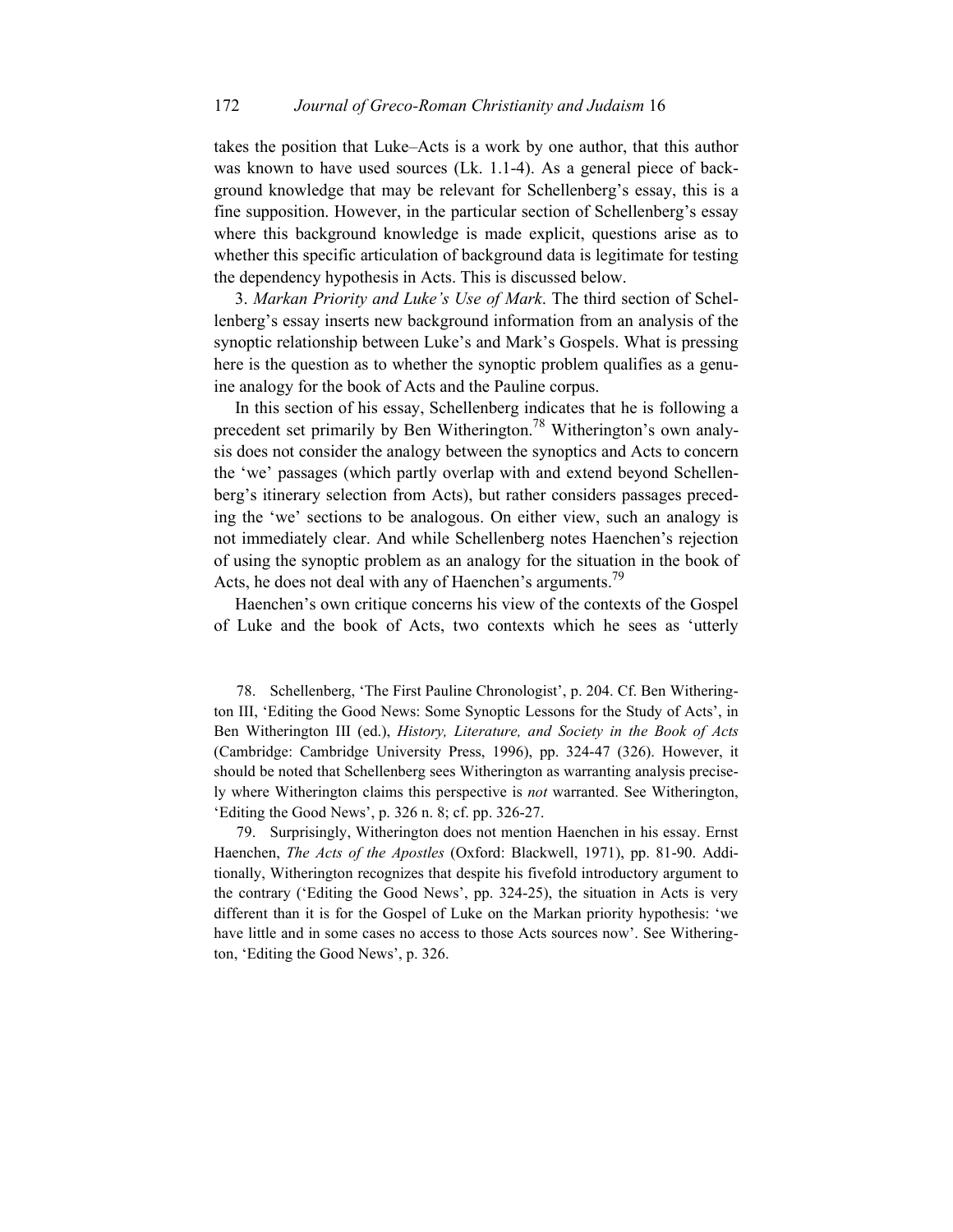different'.<sup>80</sup> Haenchen's estimation, which likewise takes a view of Markan priority, is based on the fact that no sources are as clearly identifiable in the book of Acts as Mark apparently is in the Gospel of Luke.<sup>81</sup> While Haenchen indicates that source-critical contributions to Acts such as the Antiochene and travel-journal sources need to be taken seriously, his point is that even then such views are not analogical to the source question in the Gospel of Luke. $82$ 

The relevance for the present critique is that if one takes Markan priority, and even if one assumes that Luke had access to Paul's letters and hypothetically used them, his use is clearly not the same as his apparent use of Mark's Gospel. This is not a problem of source-criticism as much as it is one of redaction-criticism. Sources may well be postulated for Acts, but redactional practices cannot be ascertained unless those sources can be independently accessed.

This problem exposes a flaw in Schellenberg's argumentation: The analogy between Luke and Mark, and Acts and Paul, must be *assumed* for the comparison to be valid, but the validity of the analogy is apparently dependent upon the comparison. While one could say something about Lukan redaction more broadly if the dependency hypothesis is assumed as background knowledge and then compared with the synoptic data (a different project than Schellenberg's or Witherington's), the synoptic data alone, due to its non-symmetry with the situation in Acts, does not apparently qualify as relevant information for testing this hypothesis. This is not to say it cannot or should not be considered, but that its weight in such an argument should not be overestimated.

This problem is related to further considerations of source-critical questions in Acts and is seen to be more egregious after an examination of Schellenberg's selection of Acts 15.36–20.16 as his primary evidence.

## *Evidence (and Background Knowledge Again)*

1. *Acts 16–20 and the Problem of Evidence Selection*. The main piece of evidence Schellenberg tests his hypothesis against is the topographical data in the section of Paul's itinerary found in Acts 15.36–20.16. This initially appears as a curious selection of evidence, given the predominance of the

- 80. Haenchen, *Acts*, p. 81; cf. pp. 81-90.
- 81. Haenchen, *Acts*, p. 82. He also notes Q as being more-or-less identifiable.
- 82. Haenchen, *Acts*, pp. 82-83.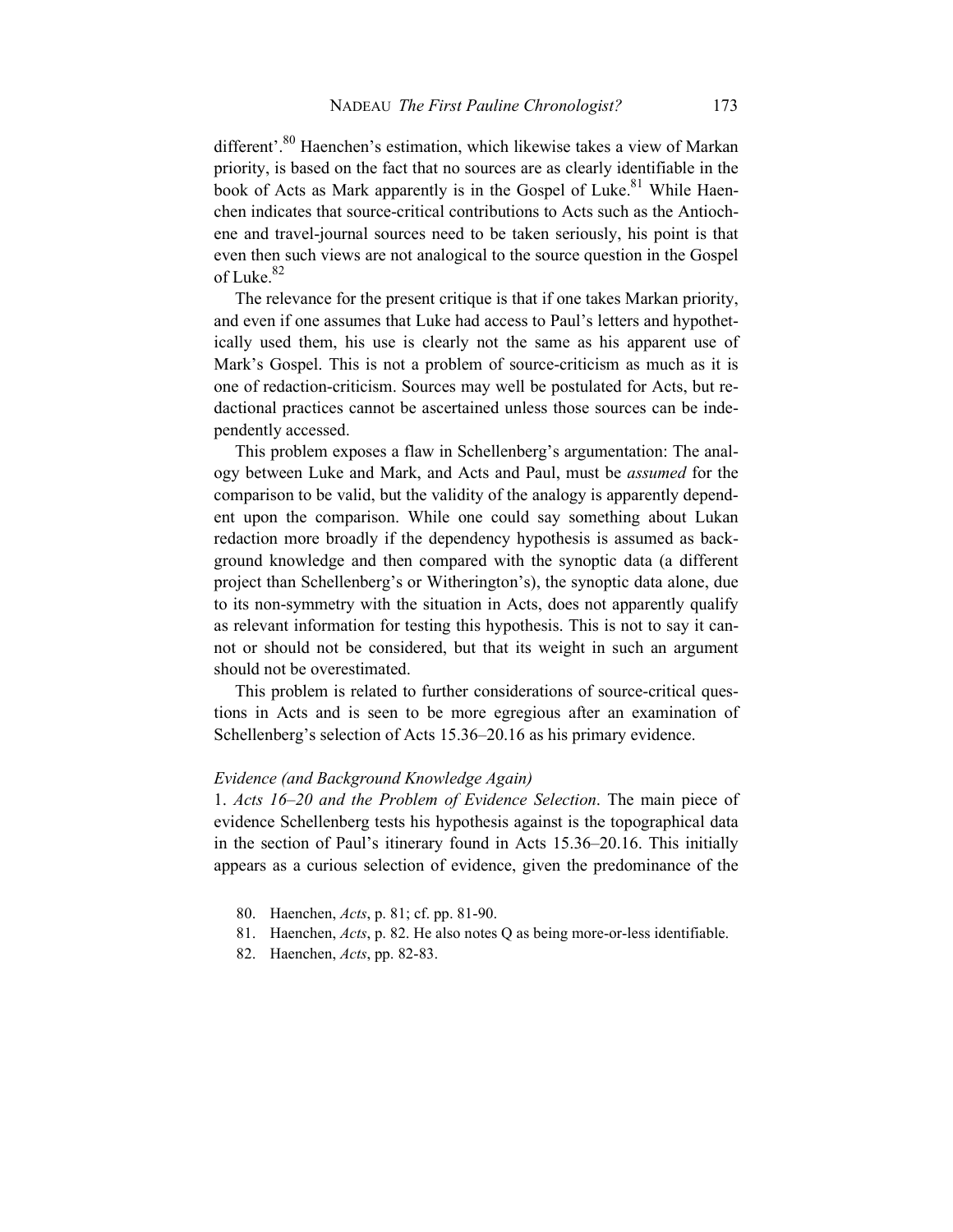'we' passages in source-critical questions concerning Paul's itinerary and the author of Acts's potential relationship with Paul. $83$ 

Schellenberg, however, makes clear at the end of his essay that he considers that traditional source-critical positions (presumably the Antioch source, itinerary source, or 'we' source) regarding the book of Acts have failed: 'attempts to identify sources on solely stylistic grounds—including the use of the first-person plural—have famously floundered, the scarcity of such data leaves very little scope for additional reconstruction'. 84

This is a curious position as well for Schellenberg's argumentation, as it is precisely this kind of perspective (whatever one thinks of it) that leads Dibelius and Haenchen to consider that the situation in the book of Acts is quite different from that of the Gospel of Luke (where sources seem to be more evident).<sup>85</sup> Such a position could be seen as poisoning the well against the view that Pauline sources would be identifiable on stylistic grounds.

What is relevant for the present critique is to note that Schellenberg feels free to select a particular dataset for evidence that fails to correspond to any other source-critical theory, as he sees such views as being insufficient.<sup>86</sup> This identifies a crucial omission in Schellenberg's essay, which is highlighted by Bayesian logic. While Schellenberg's proposed evidence can certainly be accepted as a test-case, this does *not* mean that additional relevant evidence can be bracketed out of the discussion. Such a quarantining of the data is disallowed by Bayesian logic.

The logic of Bayesian reasoning disallows ostensibly relevant evidence (the 'we' passages, for example, or Paul's fuller itinerary in Acts) to be removed from an overall argument. This is because relevant evidence, if not depicted as the specific evidence being tested, will be relegated to

83. Cf. Porter, *Paul in Acts*, pp. 9-46 for a reappraisal and defense of a 'we' source in Acts. See Haenchen, *Acts*, pp. 24-34, 81-90 for discussions on sources.

84. Schellenberg, 'The First Pauline Chronologist', p. 212.

85. Martin Dibelius, *Studies in the Acts of the Apostles* (ed. Heinrich Greeven; trans. M. Ling; New York: Scribner's, 1956), p. 5; Haenchen, *Acts*, pp. 81-83.

86. It is also not made on the basis of a linguistic or literary argument for what counts as a linguistic or literary unit of a text. For considerations of discourse boundaries, see Stanley E. Porter, *Idioms of the Greek New Testament* (Biblical Languages: Greek, 2; Sheffield: Sheffield Academic Press, 2nd edn, 1994), pp. 301-302.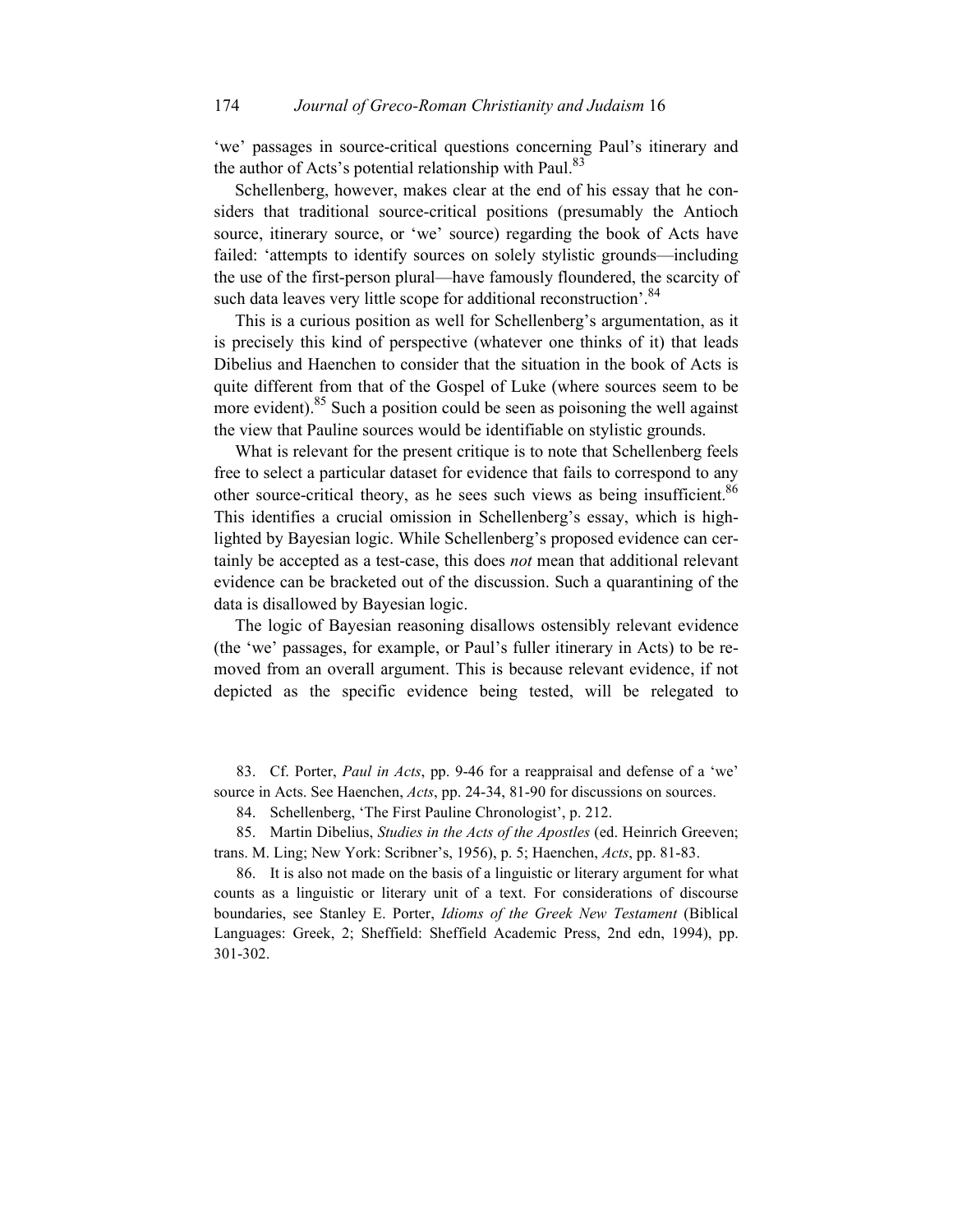background knowledge.<sup>87</sup> Relevancy is determined by the breadth of a hypothesis. In our case, the dependency hypothesis is at least broad enough to compete against various itinerary hypotheses and the eyewitness hypothesis.

While it seems that Schellenberg brackets out wider Pauline data in Acts as evidence, Bayesian considerations bring such data back into the logic as background knowledge. In other words, the hypothesis is tested against the evidence of the topographical data in Acts 15.36–20.16, yet is also tested against the background knowledge of *all* of the Pauline data in the book of Acts (or again, at least all the data which would be tested on competing hypotheses).

Schellenberg seems subconsciously aware of the interrelation between evidence and background knowledge when he pushes out from his initial evidential boundaries of Acts 15.36–20.16 to make the so-called intertextual argument from Acts 20.22 recounted above, and especially when he considers the possibility that synoptic data is relevant background information for dealing with the problem of Beroea on his topographical thesis. Schellenberg even notes in his final discussion that the toponymical pattern persists *outside* his selected evidence, albeit now with a *multiplicity* of disconfirmation (not just Boroea).  $88$  This issue will be considered below as I approach the final analysis.

In this section I have shown that Bayesian logic critiques a number of features of Schellenberg's reasoning, particularly in his selection of evidence and background knowledge. I suggest that the above discussion calls into serious question the apparent relevance of the synoptic data for the dependency hypothesis in Acts, but also raises the wider Pauline data from the book of Acts for consideration as relevant background knowledge. I will consider below how explanatory virtues leverage such considerations against the plausibility of the dependency hypothesis by bringing a sharper edge to the probability costs of these decisions for Schellenberg's hypothesis.

87. Swinburne, 'Introduction', p. 10. In this sense, division between evidence and background knowledge is not set in stone, and will change depending upon the nature of the hypothesis.

88. Schellenberg, 'The First Pauline Chronologist', p. 227 n. 58.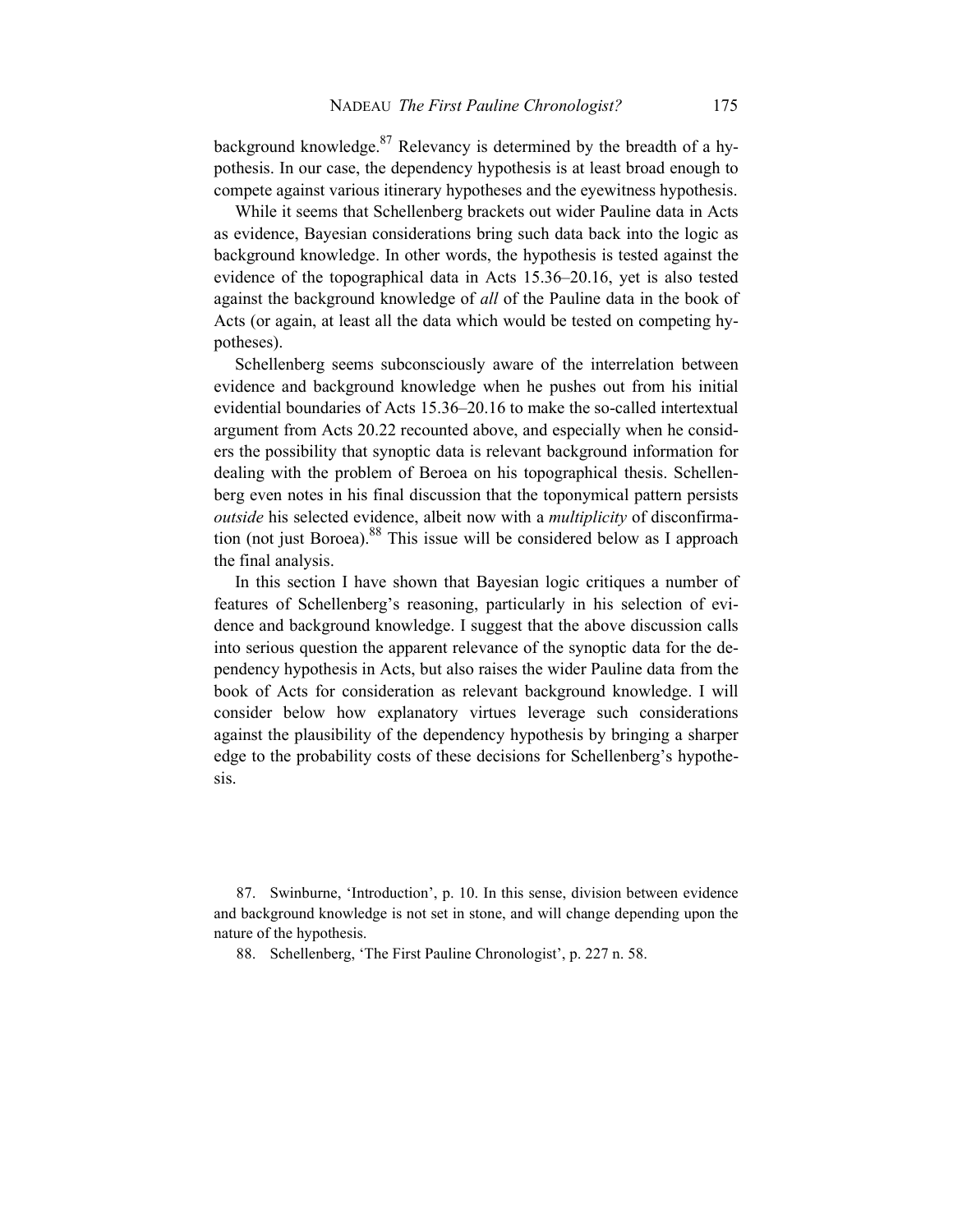#### 176 *Journal of Greco-Roman Christianity and Judaism* 16

#### *Hypothesis, Explanatory Virtues, and Bayesian Assessment*

As has been proposed above, explanatory virtues can supplement Bayesian reasoning. For the purposes of this critique, I consider the explanatory virtues present within abductive reasoning to primarily aid the development of good hypotheses. In this case, such explanatory virtues may be seen as criteria that aid in making 'inferences to the best *hypothesis*'.89 The virtues of *explanatory scope*, *low disconfirmation*, *simplicity* (or low ad-hocness) and *falsifiability* are defined below.<sup>90</sup> Examining these will shed light on the relative strength or weakness of the various components of the Bayesian calculus (predictive power, prior probability, etc.) as they interact with Schellenberg's hypothesis.

*Explanatory scope* is self-explanatory, and simply indicates that a hypothesis implies 'the probable existence of a great quantity and variety of the available data'.91 For my critique, *low disconfirmation* can be seen as a partner-principle to explanatory scope, which refers to the confirmatory quality between the hypothesis, evidence and background knowledge. In short, the hypothesis is not disconfirmed (rendered improbable) by any relevant data.<sup>92</sup> A *simple* hypothesis is one which contains no ad-hoc components to it; that is, it contains no additional components apparently designed to accommodate dis-confirmatory data.93 For my critique, *falsifiability* may be seen as a partner-principle to simplicity, as the ad-hoc nature of a hypothesis may be such that it renders itself unfalsifiable.<sup>94</sup>

89. See Heilig and Heilig, 'Historical Methodology', p. 130 (emphasis added).

90. I see the first three as a distillation of those virtues outlined by McCullagh, *Logic of History*, pp. 51-52. For a discussion on these (and additional virtues which I see as unnecessary for the present analysis), see Licona, *Resurrection*, pp. 109-10. I have added falsifiability as an explanatory virtue, as, while it may be considered by some to be subsumed under other categories, it is a unique emphasis of post-positivist historiography and aids in bringing awareness to that specific component of hypothesis testing. See Zammito, 'Post-positivist Realism', pp. 413-17.

91. McCullagh, *Logic of History*, p. 52.

92. McCullagh, *Logic of History*, p. 52. See n. 28 above regarding how Bayesian logic updates plausibility on the basis of whether new evidence confirms or disconfirms.

93. McCullagh, *Logic of History*, p. 52.

94. See Zammito, 'Post-positivist Realism', pp. 413-17.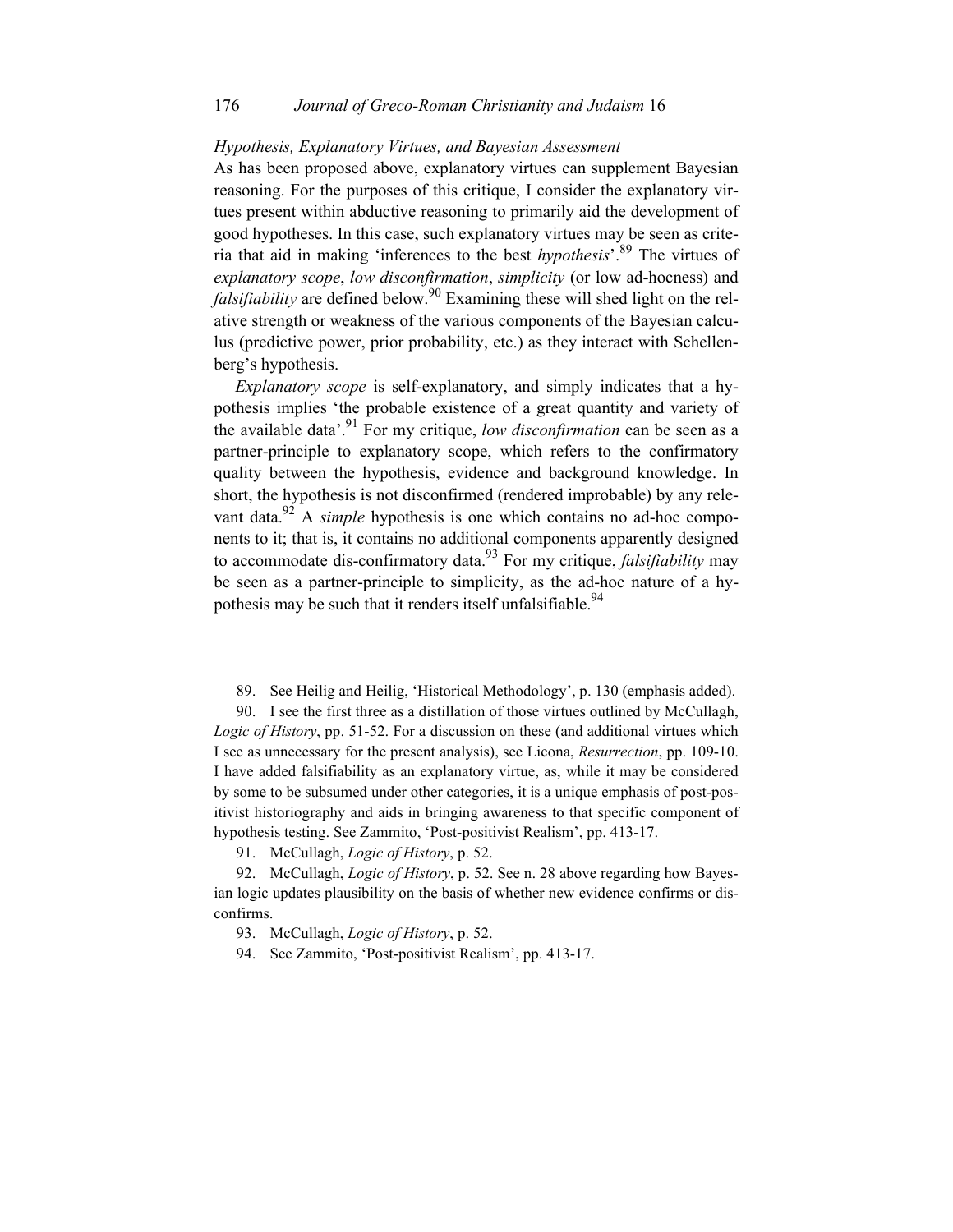These 'explanatory virtues' are broadly uncontroversial, and while they do not prove or disprove a hypothesis, they describe the features of hypotheses that are normally accepted as plausibly true (i.e. they tend to be descriptive of known successful hypotheses). To transgress these explanatory virtues is thus to transgress the kind of reliable reasoning necessary when seeking to present a hypothesis as plausible and potentially worthy of acceptance.<sup>95</sup> I will now show how Schellenberg's hypothesis, and his reasoning in general, gets stuck between the wrong ends of these explanatory virtues with no seeming way out. The result is that, even given Schellenberg's main assumptions, alternate hypotheses are more plausible.

1. *Explanatory Scope and Low Disconfirmation*. I will first consider the vir-tues of explanatory scope and disconfirmation together as they identify a first dilemma in Schellenberg's reasoning.

Schellenberg's initial hypothesis (as has been outlined in detail above) is that Luke follows Paul in the topographical itinerary data in Acts 15.36–  $20.16<sup>96</sup>$  Consideration of scope and disconfirmation allows a number of points to be synthesized regarding the overall argument and from the Bayesian formulation above as well, which can then be considered in light of the two further explanatory virtues in the following section:

- 1. The explanatory scope is unnecessarily and arbitrarily low (selecting only Acts 15.36–20.16 as the evidence being explained). Even on this narrow scope, the hypothesis is already disconfirmed with the Beroea account in Acts 17.10- 13.
- 2. If he seeks to strengthen his argument by expanding the relevant evidence (which he later does), he increases the disconfirmation of his original hypothesis: adding Cyprus (13.1- 12), Caesarea (9.30; 21.8-14; 24) and Malta (28.1-10) to Beroea (17.10-13) as places not mentioned by Paul, yet

95. Cf. Swinburne, 'Introduction', pp. 8-9, for a discussion of how some of these criteria may be seen as emerging out of Bayesian reasoning itself.

96. Specifically, he only narrates toponyms which overlap with the Pauline corpus. Schellenberg, 'The First Pauline Chronologist', p. 201.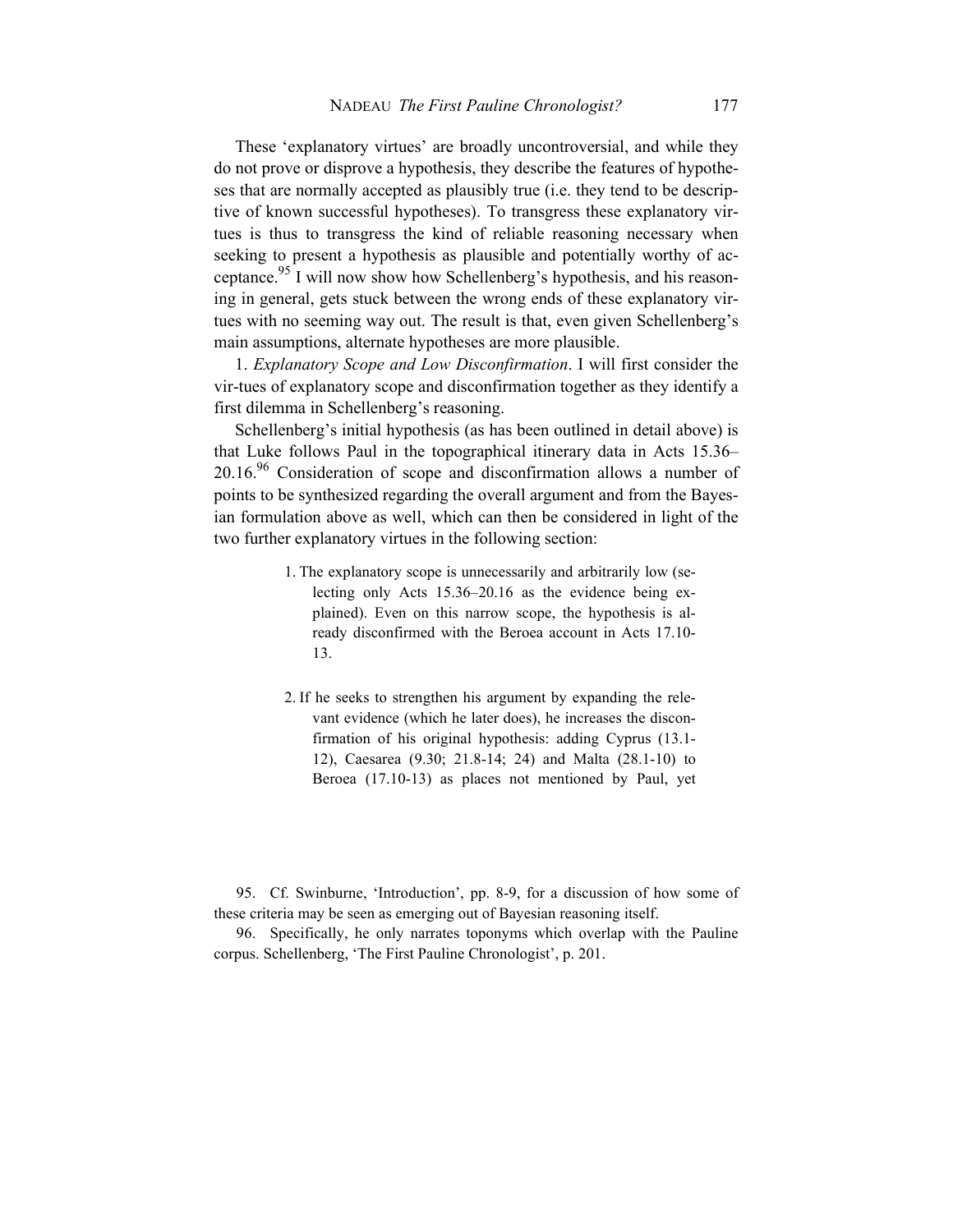178 *Journal of Greco-Roman Christianity and Judaism* 16

mentioned and expanded upon by Luke, thus disconfirming his initial hypothesis.<sup>97</sup>

- 3. The problem for his argument is that, on the Bayesian framework, he is not able to avoid this disconfirmation as it becomes a feature of the background knowledge. Crucially, this suggests that the *prior probability*, P(H|B), of Schellenberg's hypothesis is low.<sup>98</sup>
- 4. The above analysis however indicates that the *expectancy*, P(E|B), remains high, as there is nothing in the background knowledge that indicates what he could not or would not have been able to narrate as he did without recourse to the dependency thesis, as Schellenberg admits.<sup>99</sup>
- 5. The greatest strength of Schellenberg's thesis for his selected evidence, namely its potential predictive power, P(E|H&B), is lowered by its low prior probability and further still by its interaction with a high expectancy of the evidence without reference to his hypothesis.<sup>100</sup>

The net result is a low posterior probability for Schellenberg's *initial* hypothesis. The only option available at this juncture to escape the doubleedged sword of scope and disconfirmation is to add *qualifiers* to his hypothesis. This is the main contribution of Schellenberg's section three, where he initially recognizes the hypothetical enhancement this may offer, yet fails to

97. Schellenberg himself notes this in 'The First Pauline Chronologist', p. 207 n. 58.

98. This is because data outside his selected evidence (i.e. background knowledge) disconfirms the dependency thesis on toponymical and narrative grounds. Thus, the prior probability P(H|B) is low as it considers the strength of the hypothesis *without* recourse to the evidence in question. This is not abnormal in the case of good hypotheses, but it indicates an obstacle which must be overcome, and which is not sufficiently treated by Schellenberg.

99. Again, see Schellenberg, 'The First Pauline Chronologist', p. 203.

100. Qualitative values such as 'likely' and 'not likely' could be attached to these variables, or, mathematically, the effect is that the outcome is fractional to a problematic degree.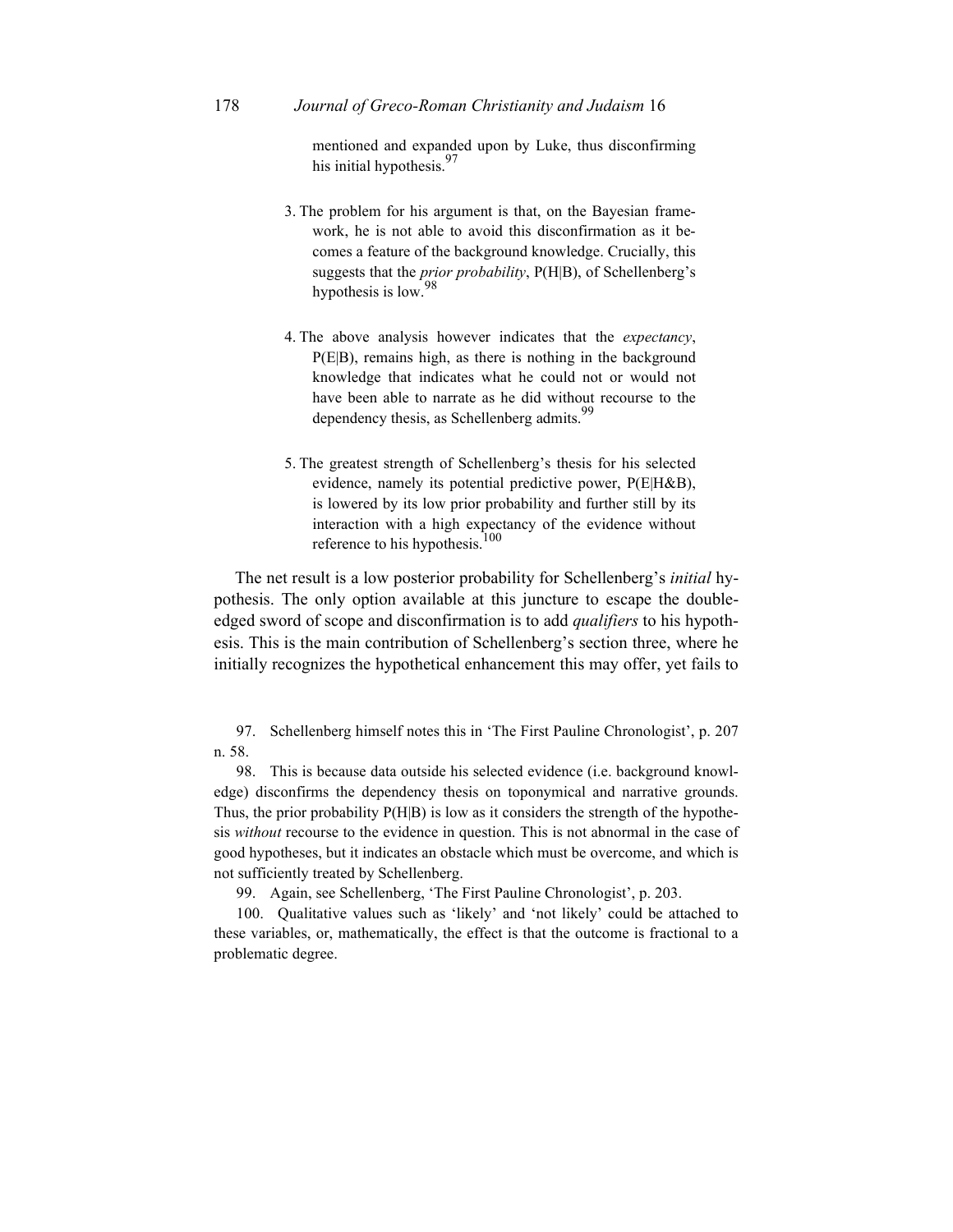realize that this puts his arguments in an even tighter bind, as his updated, qualified hypothesis now transgresses the explanatory virtue of simplicity, and may in the final analysis appear unfalsifiable. I will demonstrate this below.

2. *Simplicity and Falsifiability*. If the only requirement for a given articulation of Bayesian reasoning were consistency of one's own subjective probabilities, an ad-hoc hypothesis and selective elements of evidence and background knowledge could in theory yield a high probability for a hypothesis in spite of the issues raised above. When the virtues of simplicity and falsifiability are worked into the overall coherence testing, however, this is disallowed. Hence, while Schellenberg should be commended for the consistency of his reasoning, I now draw final attention to its overall incoherence (technically, not pejoratively) in light of these remaining explanatory virtues.

 When Schellenberg qualifies his hypothesis in the final analysis as merely positing that Luke had passing familiarity with the sources and creatively used them—and when he defines creative usage as such a usage that can insert whole narratives about places not mentioned by Paul (thus vitiating his initial criterion of 'narrative expansion' and 'redundant toponyms': Cyprus, Caesarea, Beroea and Malta)—he makes his hypothesis plausible, but at the cost of making it ad-hoc and virtually unfalsifiable.

 To put it simply, it is intuitive that a hypothesis such as 'Luke relied on Paul's Epistles' is falsifiable in theory, or can be shown to have a low probability. This is especially the case when such a hypothesis is given criteria for testing, such as the toponymical criteria Schellenberg provides. However, when, in the presence of disconfirmation, this hypothesis is altered to say that 'Luke was dependent on Paul's letters in a general and creative way', and data that seems to disconfirm toponymical criteria can be explained away, it becomes intuitive that such a hypothesis is now very difficult to falsify, because it explains *all dis-confirmatory data*.

Analysis by these explanatory criteria puts Schellenberg in the difficult position of sliding between equally devastating dilemmas for his hypothesis. This can be summarized by considering what is now clear given the above critique: (1) when Schellenberg's hypothesis is simple and plausible, its *explanatory scope is very low*; (2) when his hypothesis is simple and high in scope, it is *disconfirmed and implausible*; and (3) when his hypothesis is high in scope and low in disconfirmation, it is *ad-hoc and its falsifiability decreases*. The result is that there seems to be no clean way to heighten the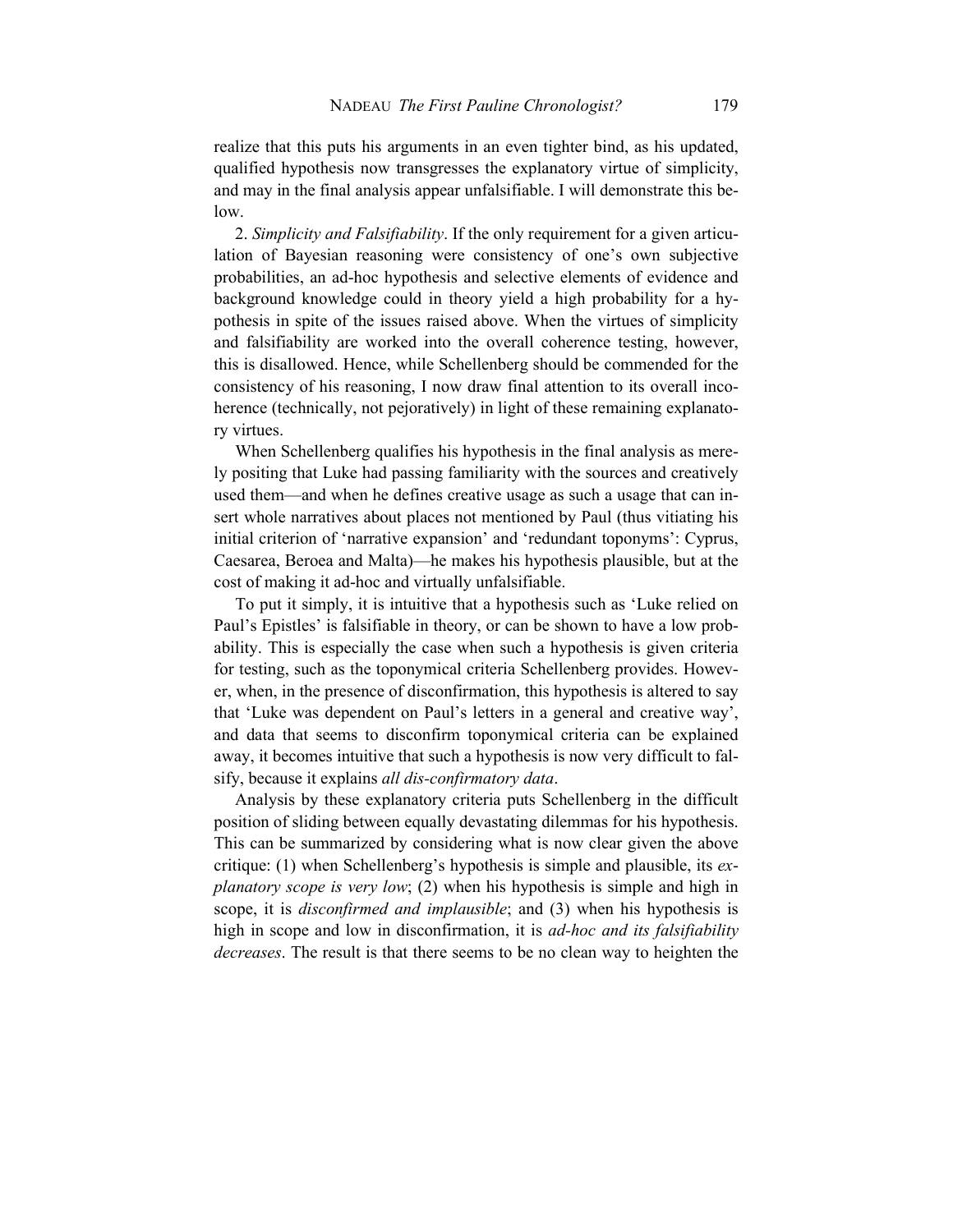final posterior probability of his hypothesis, given his own argumentation (as outlined in points 3-5 above).

I propose that this assessment is a principal demonstration of how Bayesian and abductive reasoning enrich one another and offer an ideal and reliable framework for critiquing the kind of reasoning in Schellenberg's essay. This section has shown that, even if the general contours of Schellenberg's selections of evidence and background knowledge are accepted (their issues notwithstanding), Schellenberg's argumentation does not escape the problems of coherence raised on examination by explanatory criteria, nor the problematic Bayesian calculus in light of the overall critique above. I will now consider the implications of this before offering a final concluding summary.

#### *4. Implications Briefly Considered*

Bayesian logic can summarize the import of the above critique and expose the implausible nature of the dependency hypothesis on the framework  $P(H|E&B)$ .<sup>101</sup> Schellenberg is testing the probability (P) that Luke is dependent on the Pauline corpus (H), given the itinerary in Acts 15.36–20.16 (E), all the Pauline material in Acts and the Pauline corpus (B).

I have retained the simplicity of his initial hypothesis (thus avoiding adhocness). I have also removed the problematic synoptic background data, but have incorporated *all* the relevant Pauline data into the background knowledge. Without considering the other kinds of data which may be investigated (chronology, theology), the topographical form of the thesis should now be seen to be implausible (given high disconfirmation and lack of explanatory coherence), and estimates could thus be worked back into the full form of Bayes's Theorem.

I therefore suggest that the dependency hypothesis fails to achieve a high plausibility. This is suggestive of the relatively higher plausibility of alternate hypotheses, since the negation of this hypothesis, that the author of Acts was *not* dependent on Paul's letters, would thus be a comparatively more plausible explanation of the evidence.<sup>102</sup> These positions themselves

101. Here updated on the recommendations offered in the above critique.

102. Regarding the itinerary-source hypothesis, see Dibelius, *Acts of the Apostles*, pp. 196-201; Porter, *Paul in Acts*, pp. 10-46 for different representations of this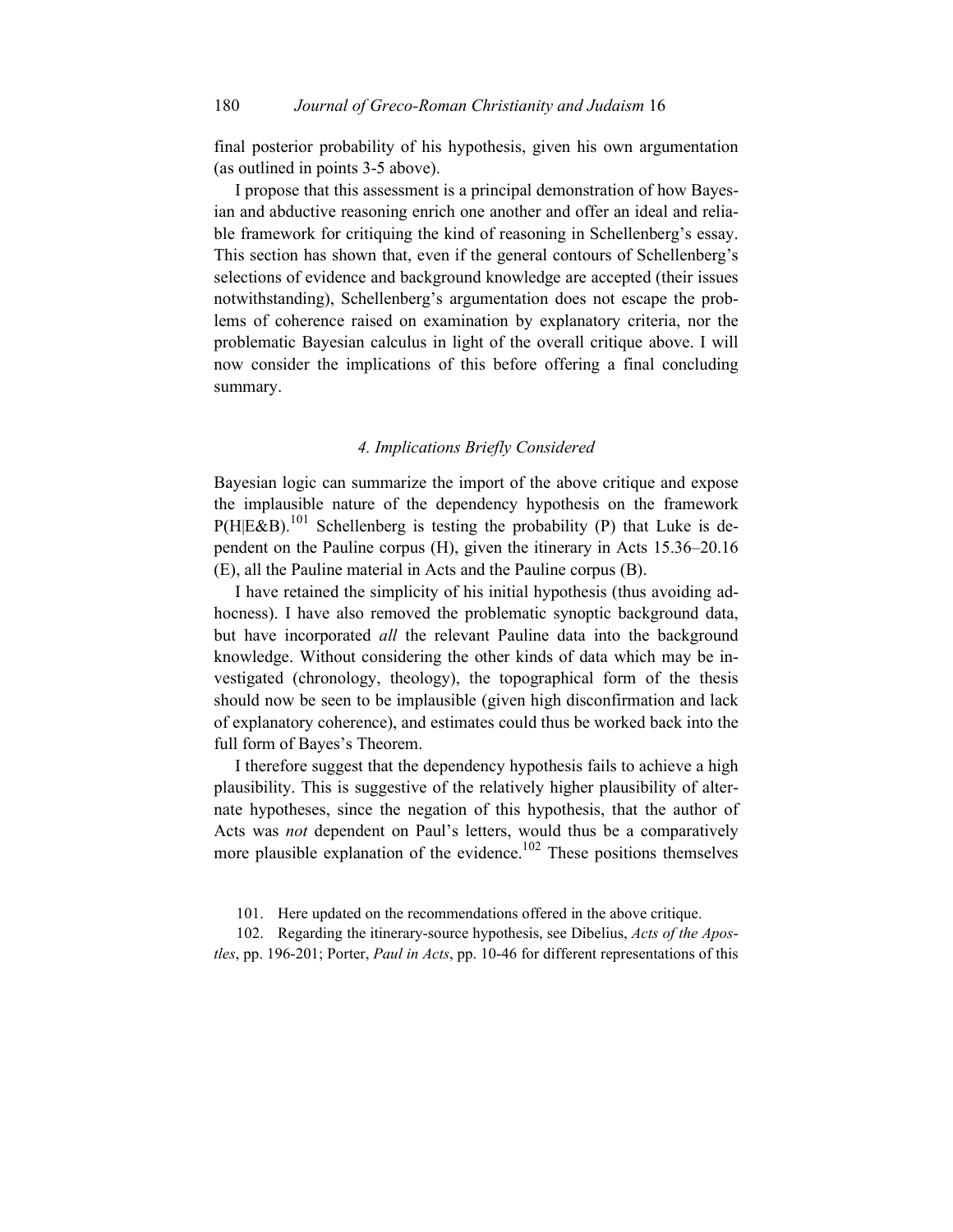can be explicated as positive hypotheses (like the itinerary-source hypothesis or the hypothesis that the author of Acts had independent historical memory of Paul's itinerary), and could also be tested in light of other evidence and background knowledge necessary to make those cases.<sup>103</sup>

A final note concerns the importance and key contribution, in my mind, of Schellenberg's article. In highlighting the observation that '[n]ot once does Luke name a city that appears in Paul's letters and then neglect to provide his readers with an account of Paul's work there', Schellenberg identifies a pattern that is *not* disconfirmed in the broader evidence (unlike the opposite criteria regarding narrative expansion of places not mentioned by Paul). This contribution is suggestive, and alternate positive hypotheses must deal with it in order to better interact with the evidence.<sup>104</sup>

#### *5. Conclusion*

I have sought to demonstrate that Bayes's Theorem can form the basis for a critical and potentially positive procedure of reasoning about evidence given the normal constraints of what might be called historical hypotheses. Specifically, I have sought to demonstrate that the dependency hypothesis vis-àvis Acts and Paul⸺that the author of Acts had access to Paul's corpus and used it in his work in an identifiable way⸺is shown to be implausible along the lines Schellenberg presents. In sum, Bayesian reasoning applied to Schellenberg's essay has revealed that his hypothesis is significantly impaired precisely where he attempts to strengthen it: in his consideration of evidence beyond his initial scope. Future defenses of the kind of position for

sort of hypothesis for explaining Pauline data in Acts. Dibelius considers the entire travel itinerary from 13.4–21.18 as a travel source regarding Paul, while Porter considers the 'we' passages themselves in 16.10-17; 20.5-15; 21.1-18; 27.1-29; 28.1-16 as an independent source for those parts of Paul's itinerary. For a standard representation of the position that Luke was a companion of Paul, see Colin J. Hemer, *The Book of Acts in the Setting of Hellenistic History* (ed. Conrad H. Gempf; WUNT, 49; Tübingen: Mohr Siebeck, 1989), pp. 308-63.

103. While that is not the present task, other elements of background knowledge may be suggestive for such investigations, such as the literary genre of the relevant corpora (Luke–Acts and Paul's letters).

104. This may well be suggestive for the relatively higher plausibility of the itinerary-source hypothesis over against others.